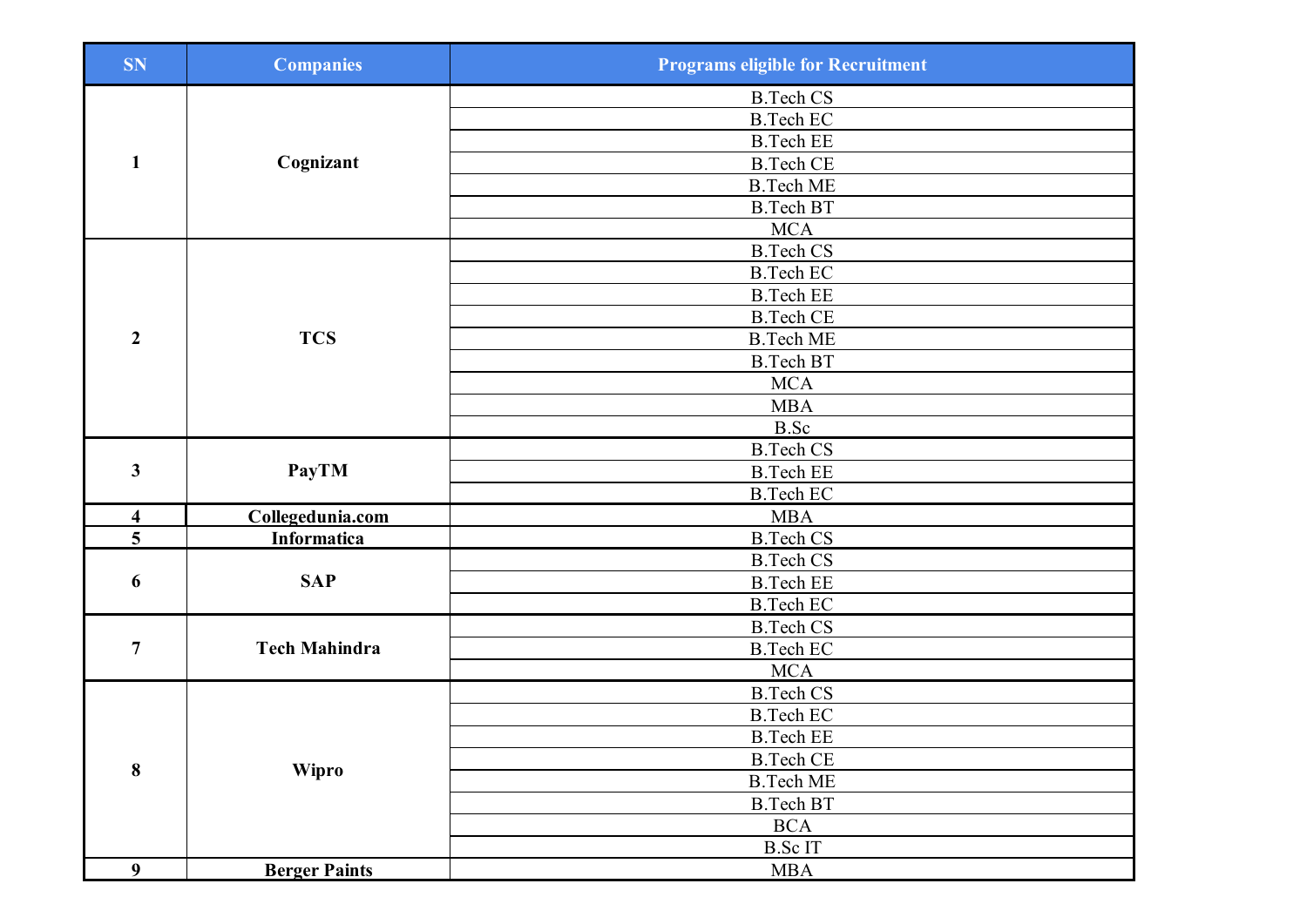| <b>SN</b> | <b>Companies</b>                      | <b>Programs eligible for Recruitment</b> |
|-----------|---------------------------------------|------------------------------------------|
| 10        | <b>Reliance Jio</b>                   | <b>MBA HR</b>                            |
|           |                                       | <b>B.Tech CS</b>                         |
| 11        | <b>Genus Power Infrastructure Ltd</b> | <b>B.Tech EC</b>                         |
|           |                                       | <b>B.Tech EE</b>                         |
|           |                                       | <b>B.Tech CS</b>                         |
|           |                                       | <b>B.Tech EC</b>                         |
|           |                                       | <b>B.Tech EE</b>                         |
| 12        | <b>Hexaview</b>                       | <b>B.Tech CE</b>                         |
|           |                                       | <b>B.Tech ME</b>                         |
|           |                                       | <b>B.Tech BT</b>                         |
|           |                                       | <b>MCA</b>                               |
|           |                                       | <b>B.Tech CS</b>                         |
| 13        | <b>Infosys</b>                        | <b>BCA</b>                               |
|           |                                       | <b>B.ScIT</b>                            |
| 14        | <b>Reliance Digital</b>               | <b>MBA Mkt</b>                           |
| 15        | <b>Futurense Technologies</b>         | <b>B.Tech CS</b>                         |
|           |                                       | <b>B.Tech CS</b>                         |
| 16        | <b>Mphasis</b>                        | <b>B.Tech EC</b>                         |
|           |                                       | <b>MCA</b>                               |
| 17        | <b>JBM</b>                            | Dip ME                                   |
|           |                                       | <b>B.Tech CS</b>                         |
| 18        |                                       | <b>BCA</b>                               |
|           | <b>Fiftyfive Tech</b>                 | $\rm MCA$                                |
|           |                                       | <b>B.ScIT</b>                            |
|           |                                       | <b>B.Tech CS</b>                         |
|           |                                       | <b>B.Tech EE</b>                         |
| 19        | <b>Atos Syntel</b>                    | <b>B.Tech EC</b>                         |
|           |                                       | <b>BCA</b>                               |
|           |                                       | <b>MCA</b>                               |
|           |                                       | <b>B.ScIT</b>                            |
|           |                                       | <b>B.Tech CE</b>                         |
| 20        | <b>NCC Ltd</b>                        | Diploma CE                               |
|           |                                       | B.Com                                    |
|           |                                       | <b>B.Tech CS</b>                         |
|           | <b>IBM</b>                            | <b>B.Tech EC</b>                         |
| 21        |                                       | <b>B.Tech EE</b>                         |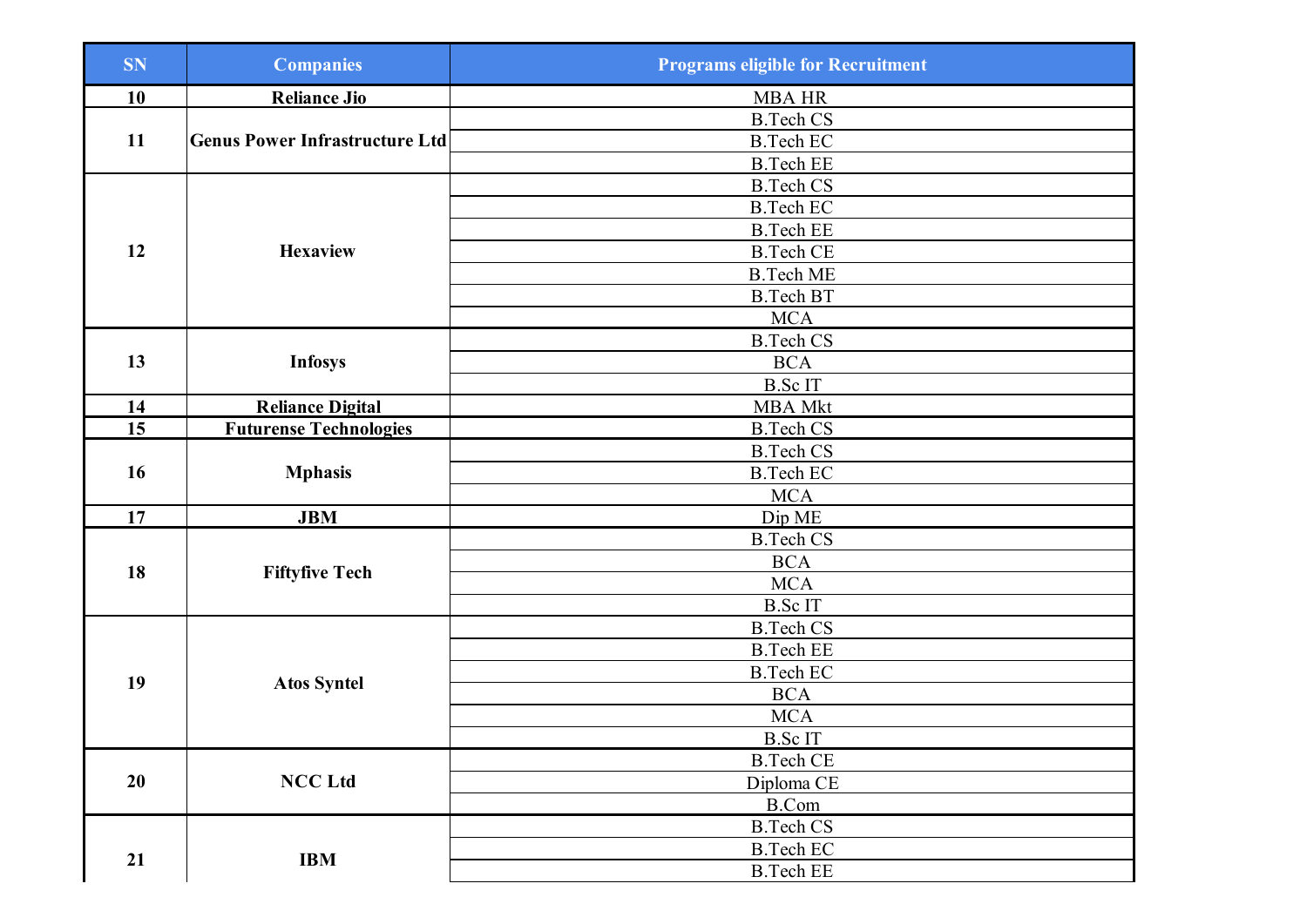| <b>SN</b> | <b>Companies</b>          | <b>Programs eligible for Recruitment</b> |
|-----------|---------------------------|------------------------------------------|
|           |                           | <b>MCA</b>                               |
|           |                           | <b>B.Tech CS</b>                         |
|           |                           | <b>B.Tech EC</b>                         |
| 22        | <b>Global Logic</b>       | <b>B.Tech EE</b>                         |
|           |                           | <b>MCA</b>                               |
| 23        |                           | <b>B.Tech EC</b>                         |
|           | Polycab                   | <b>B.Tech EE</b>                         |
| 24        | <b>Torrent Gas</b>        | <b>B.Tech ME</b>                         |
|           |                           | <b>B.Tech EE</b>                         |
| 25        | <b>Kotak Bank</b>         | <b>MBA</b>                               |
| 26        | <b>ICICI Pru</b>          | <b>MBA</b>                               |
| 27        |                           | <b>B.Tech CS</b>                         |
|           | <b>Ather Energy</b>       | <b>B.Tech EC</b>                         |
| 28        |                           | Diploma ME                               |
|           | <b>PTC</b> Industries     | <b>B.Tech ME</b>                         |
| 29        | <b>Triveni Almirah</b>    | <b>MBA</b>                               |
| 30        | <b>Bajaj Finance</b>      | MBA - Fin                                |
| 31        | <b>ACC Cement</b>         | <b>B.Tech CE</b>                         |
|           |                           | <b>B.Tech CS</b>                         |
| 32        | Mobcoder                  | <b>B.Tech EC</b>                         |
|           |                           | <b>MCA</b>                               |
| 33        | <b>D</b> Mart             | <b>MBA Mkt</b>                           |
| 34        | <b>Bajaj Allianz</b>      | <b>MBA</b>                               |
|           |                           | <b>BCA</b>                               |
| 35        |                           | <b>B.SC Phy</b>                          |
|           | <b>Adani Airport</b>      | <b>B.SC</b> Chem                         |
|           |                           | <b>B.Sc Maths</b>                        |
|           |                           | <b>B.Tech CS</b>                         |
| 36        | <b>Centilytics</b>        | <b>B.Tech EE</b>                         |
|           |                           | <b>MBA</b>                               |
|           | <b>Rail Infra Venture</b> | <b>B.Tech CE</b>                         |
|           |                           | <b>B.Tech ME</b>                         |
| 37        |                           | <b>B.Tech EE</b>                         |
|           |                           | Diploma CE                               |
|           |                           | Diploma EE                               |
|           |                           | Diploma ME                               |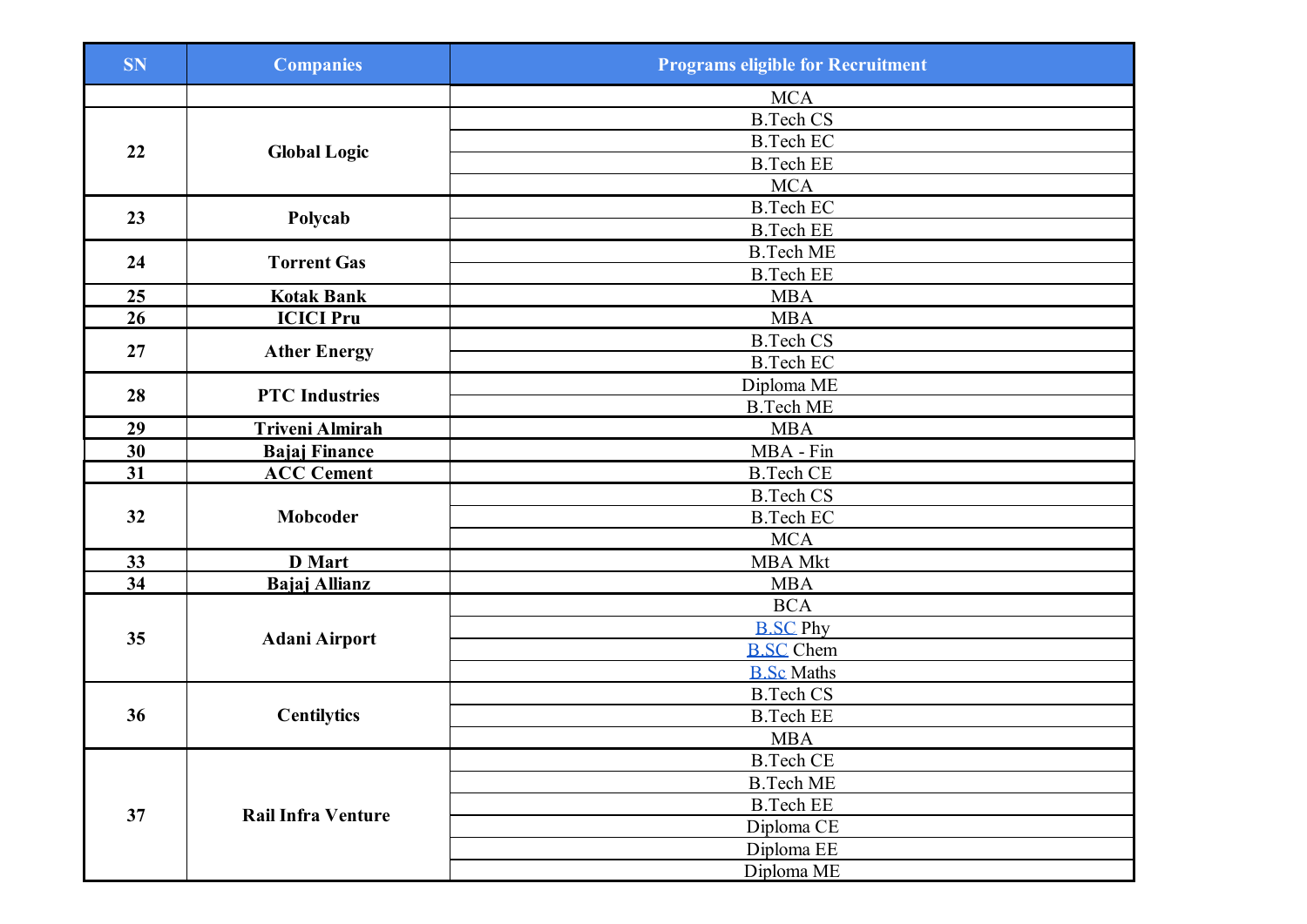| <b>SN</b>                | <b>Companies</b>      | <b>Programs eligible for Recruitment</b> |
|--------------------------|-----------------------|------------------------------------------|
| 38                       | Shah & Pant           | <b>B.Tech CE</b>                         |
|                          |                       | Diploma CE                               |
| 39                       | <b>AU Bank</b>        | <b>B.Tech CS</b>                         |
|                          |                       | <b>MCA</b>                               |
| 40                       | <b>GVK EMRI</b>       | <b>B.Tech ME</b>                         |
| $\overline{\mathbf{41}}$ | Jeevansathi.com       | <b>MBA</b> Mkt                           |
|                          |                       | <b>B.Tech EE</b>                         |
|                          |                       | <b>B.Tech ME</b>                         |
|                          |                       | <b>B.Tech CE</b>                         |
|                          |                       | <b>B.Tech EC</b>                         |
| 42                       | <b>OLA</b>            | <b>MBA</b>                               |
|                          |                       | Dip CS                                   |
|                          |                       | Dip EC                                   |
|                          |                       | Dip EE                                   |
|                          |                       | Dip ME                                   |
|                          |                       | Dip CE                                   |
| 43                       | <b>Hettich</b>        | <b>B.Tech ME</b>                         |
| 44                       | <b>B'Orze Haeger</b>  | <b>MBA</b>                               |
|                          |                       | <b>B.Tech EC</b>                         |
|                          |                       | <b>MBA</b>                               |
| 45                       | <b>Sudhir Power</b>   | <b>BBA</b>                               |
|                          |                       | Diploma ME                               |
|                          |                       | Diploma EE                               |
|                          | Amara Raja            | <b>B.Tech ME</b>                         |
| 46                       |                       | <b>B.Tech EE</b>                         |
|                          |                       | <b>B.Tech EC</b>                         |
| 47                       | <b>HSBC</b>           | <b>B.Tech CS</b>                         |
| 48                       | <b>Shree Cement</b>   | <b>B.Tech CE</b>                         |
|                          |                       | MBA - Mkt                                |
|                          |                       | <b>B.Tech CS</b>                         |
|                          |                       | <b>B.Tech EC</b>                         |
|                          |                       | <b>B.Tech EE</b>                         |
| 49                       | <b>Jaro Education</b> | <b>B.Tech CE</b>                         |
|                          |                       | <b>B.Tech ME</b>                         |
|                          |                       | <b>B.Tech BT</b>                         |
|                          |                       | <b>BBA</b>                               |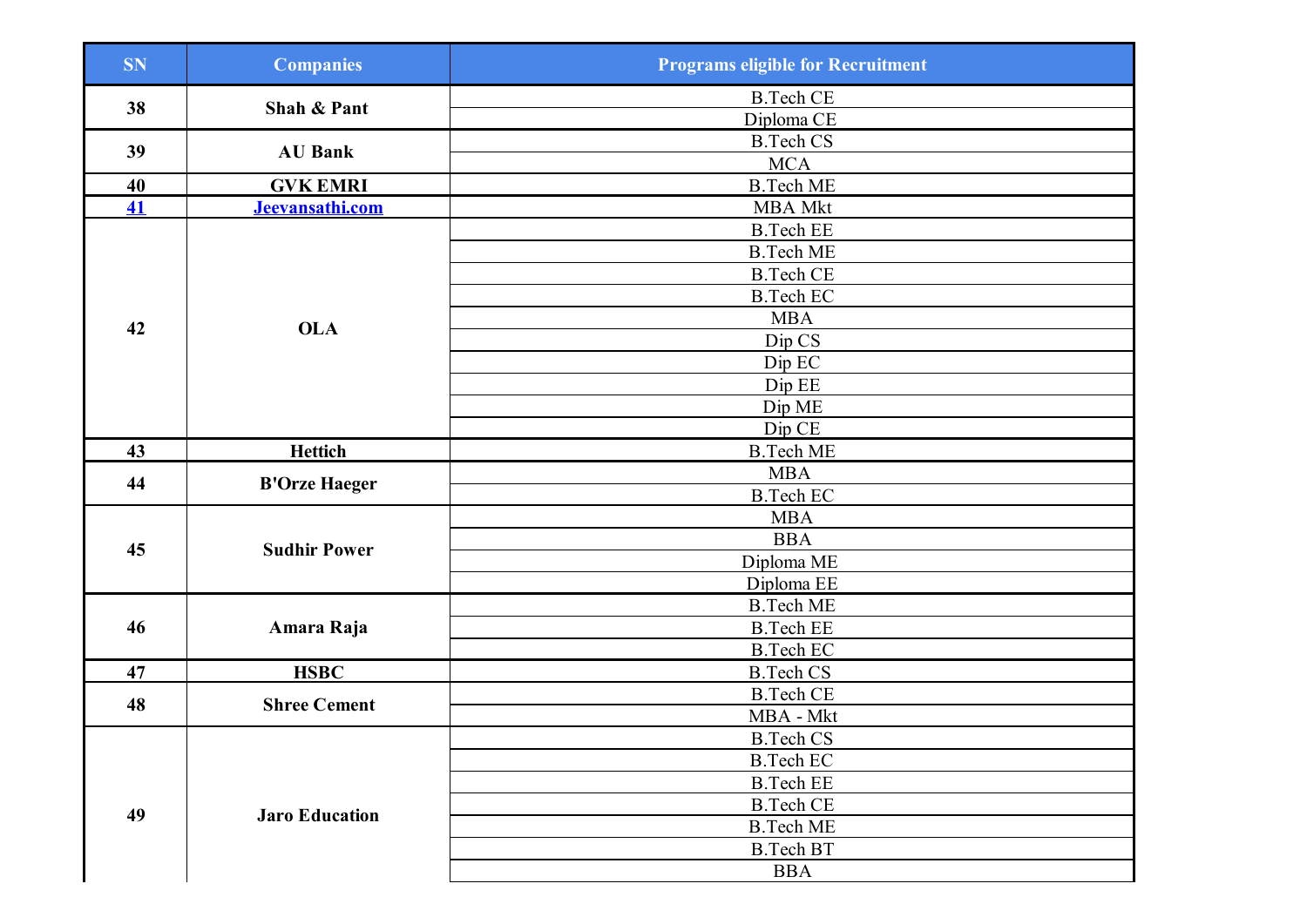| <b>SN</b> | <b>Companies</b>        | <b>Programs eligible for Recruitment</b> |
|-----------|-------------------------|------------------------------------------|
|           |                         | <b>MBA</b>                               |
| 50        | <b>India Mart</b>       | <b>MBA</b>                               |
|           |                         | <b>B.Tech CS</b>                         |
| 51        | <b>Nucleus Software</b> | <b>B.Tech EC</b>                         |
|           |                         | <b>MCA</b>                               |
|           |                         | <b>B.Tech CS</b>                         |
|           |                         | <b>B.Tech CE</b>                         |
|           |                         | <b>B.Tech ME</b>                         |
|           |                         | <b>B.Tech BT</b>                         |
| 52        | <b>Planet Spark</b>     | <b>BBA</b>                               |
|           |                         | <b>MBA</b>                               |
|           |                         | <b>B.Com</b>                             |
|           |                         | <b>MCA</b>                               |
|           |                         | <b>B.ScIT</b>                            |
| 53        | <b>Vinove Soft</b>      | <b>B.Tech CS</b>                         |
|           |                         | <b>MCA</b>                               |
|           |                         | <b>B.Tech CS</b>                         |
|           |                         | <b>B.Tech EC</b>                         |
| 54        | <b>Tranzita</b>         | <b>B.Tech EE</b>                         |
|           |                         | <b>B.Tech CE</b>                         |
|           |                         | <b>B.Tech ME</b>                         |
| 55        | Edukyu                  | <b>MBA</b>                               |
| 56        | <b>PaperIndia</b>       | <b>MBA</b>                               |
|           |                         | <b>B.Tech CS</b>                         |
|           |                         | <b>B.Tech EC</b>                         |
|           |                         | <b>B.Tech EE</b>                         |
| 57        |                         | <b>B.Tech CE</b>                         |
|           | <b>Board Infinity</b>   | <b>B.Tech ME</b>                         |
|           |                         | <b>B.Tech BT</b>                         |
|           |                         | <b>BBA</b>                               |
|           |                         | <b>MBA</b>                               |
|           |                         | <b>B.Tech CS</b>                         |
|           |                         | <b>B.Tech EC</b>                         |
|           |                         | <b>B.Tech EE</b>                         |
|           |                         | <b>B.Tech CE</b>                         |
|           |                         | <b>B.Tech ME</b>                         |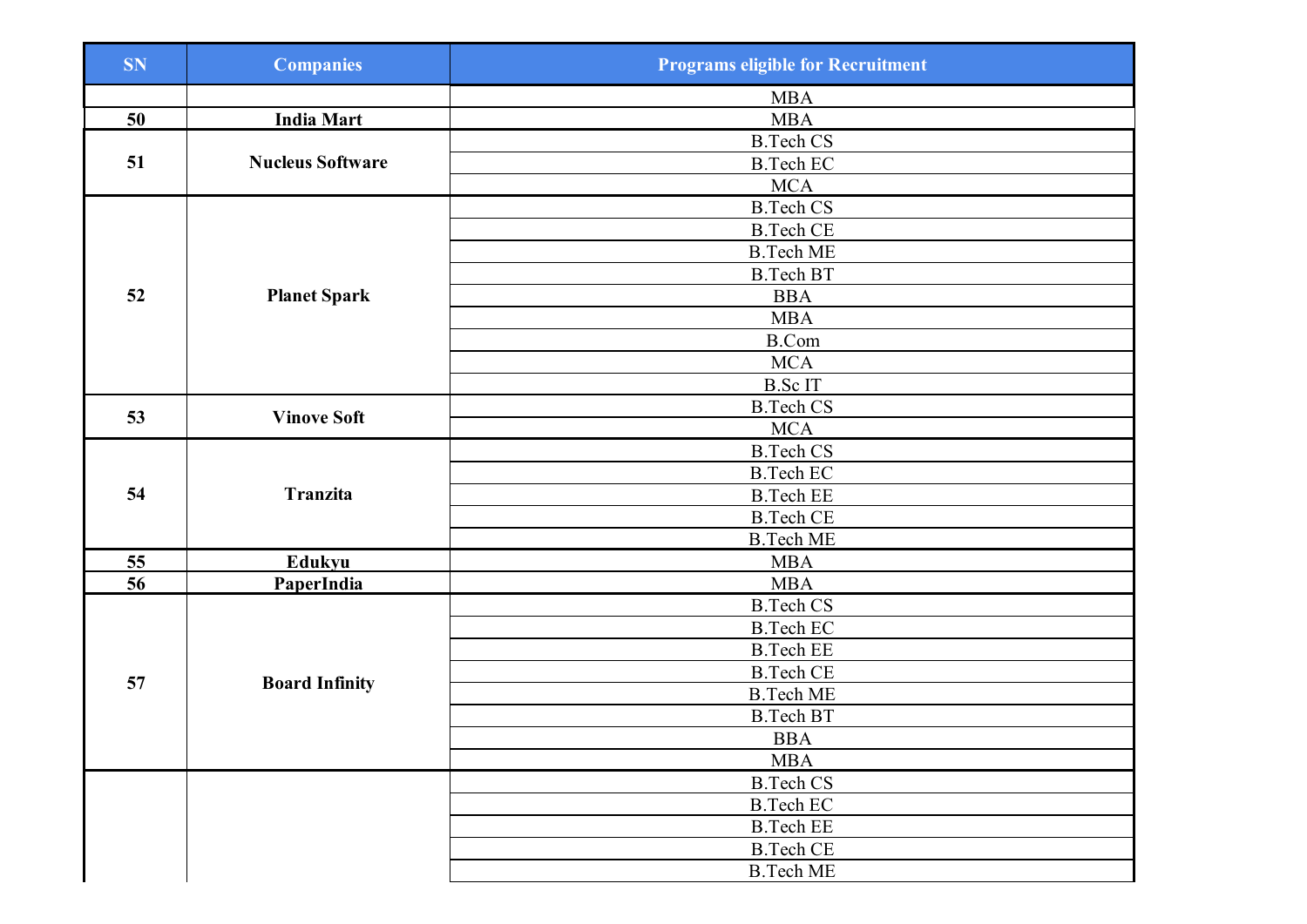| <b>SN</b> | <b>Companies</b>     | <b>Programs eligible for Recruitment</b> |
|-----------|----------------------|------------------------------------------|
|           |                      | <b>B.Tech BT</b>                         |
| 58        |                      | <b>B.Sc BT</b>                           |
|           | ucertify             | <b>BBA</b>                               |
|           |                      | <b>MBA</b>                               |
|           |                      | <b>BCA</b>                               |
|           |                      | <b>MCA</b>                               |
|           |                      | <b>BAJMC</b>                             |
|           |                      | MAJMC                                    |
|           |                      | <b>B.SCIT</b>                            |
|           |                      | <b>B.Tech CS</b>                         |
|           |                      | <b>B.Tech EC</b>                         |
|           |                      | <b>B.Tech EE</b>                         |
| 59        | <b>UpparEXT</b>      | <b>B.Tech CE</b>                         |
|           |                      | <b>B.Tech ME</b>                         |
|           |                      | <b>B.Tech BT</b>                         |
|           |                      | <b>BBA</b>                               |
|           |                      | <b>MBA</b>                               |
| 60        | <b>Birla Soft</b>    | <b>B.Tech CS</b>                         |
|           |                      | <b>MCA</b>                               |
| 61        | <b>Sopra Banking</b> | <b>B.Tech CS</b>                         |
|           | <b>Cedcoss</b>       | <b>B.Tech CS</b>                         |
| 62        |                      | <b>B.Tech EC</b>                         |
|           |                      | <b>BCA</b>                               |
|           |                      | <b>MCA</b>                               |
| 63        | Housewise            | <b>BBA</b>                               |
|           |                      | <b>MBA</b>                               |
| 64        | <b>Ramco Systems</b> | <b>B.Tech CE</b><br><b>MBA</b>           |
|           |                      | <b>BBA</b>                               |
| 65        | Yash Pakka           | <b>B.Com</b>                             |
|           |                      | <b>MBA</b>                               |
|           |                      | <b>MBA</b>                               |
| 66        | <b>SIPL</b>          | <b>BBA</b>                               |
|           |                      | <b>B.Tech CS</b>                         |
|           |                      | <b>B.Tech EC</b>                         |
|           |                      | <b>B.Tech EE</b>                         |
|           |                      |                                          |
|           |                      |                                          |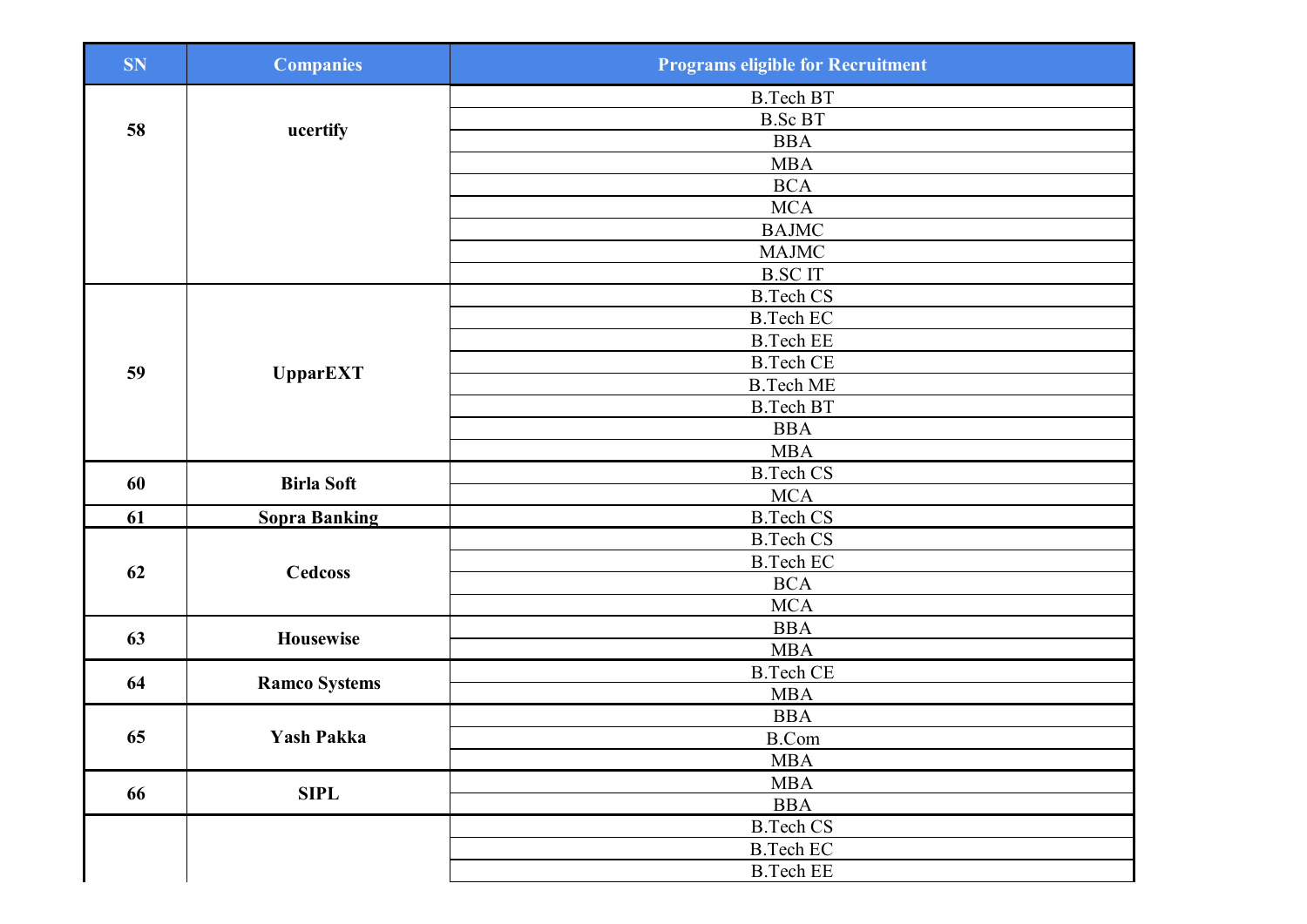| <b>SN</b> | <b>Companies</b>                  | <b>Programs eligible for Recruitment</b> |
|-----------|-----------------------------------|------------------------------------------|
| 67        |                                   | <b>B.Tech CE</b>                         |
|           | <b>Learning Routes</b>            | <b>B.Tech ME</b>                         |
|           |                                   | <b>B.Tech BT</b>                         |
|           |                                   | <b>BBA</b>                               |
|           |                                   | <b>MBA</b>                               |
|           |                                   | <b>B.</b> Tech CS                        |
|           |                                   | <b>B.Tech EC</b>                         |
| 68        | <b>Appventures Mobitech</b>       | <b>B.ScIT</b>                            |
|           |                                   | <b>BCA</b>                               |
|           |                                   | <b>MCA</b>                               |
|           |                                   | <b>MBA</b>                               |
|           |                                   | <b>BBA</b>                               |
|           |                                   | <b>B.Tech CS</b>                         |
| 69        | Intellipaat                       | <b>B.Tech ME</b>                         |
|           |                                   | <b>BCA</b>                               |
|           |                                   | <b>B.ScIT</b>                            |
|           |                                   | <b>B.Com</b>                             |
| 70        | <b>Superhouse</b>                 | <b>MBA</b>                               |
|           |                                   | <b>B.Tech CS</b>                         |
| 71        | <b>Velocity Software Solution</b> | <b>B.Tech EC</b>                         |
|           |                                   | <b>MCA</b>                               |
| 72        | <b>Russel Technologies</b>        | <b>B.Tech ME</b>                         |
|           |                                   | <b>B.Tech CS</b>                         |
|           |                                   | <b>B.Tech EC</b>                         |
|           |                                   | <b>B.Tech EE</b>                         |
|           |                                   | <b>B.Tech CE</b>                         |
|           |                                   | <b>B.Tech ME</b>                         |
| 73        | Whitehat Jr                       | <b>B.Tech BT</b>                         |
|           |                                   | <b>BBA</b>                               |
|           |                                   | <b>MBA</b>                               |
|           |                                   | <b>BCA</b>                               |
|           |                                   | MCA                                      |
|           |                                   | Dip CS                                   |
|           |                                   | <b>B.SCIT</b>                            |
|           |                                   | <b>MBA</b>                               |
|           |                                   | <b>BBA</b>                               |
|           |                                   |                                          |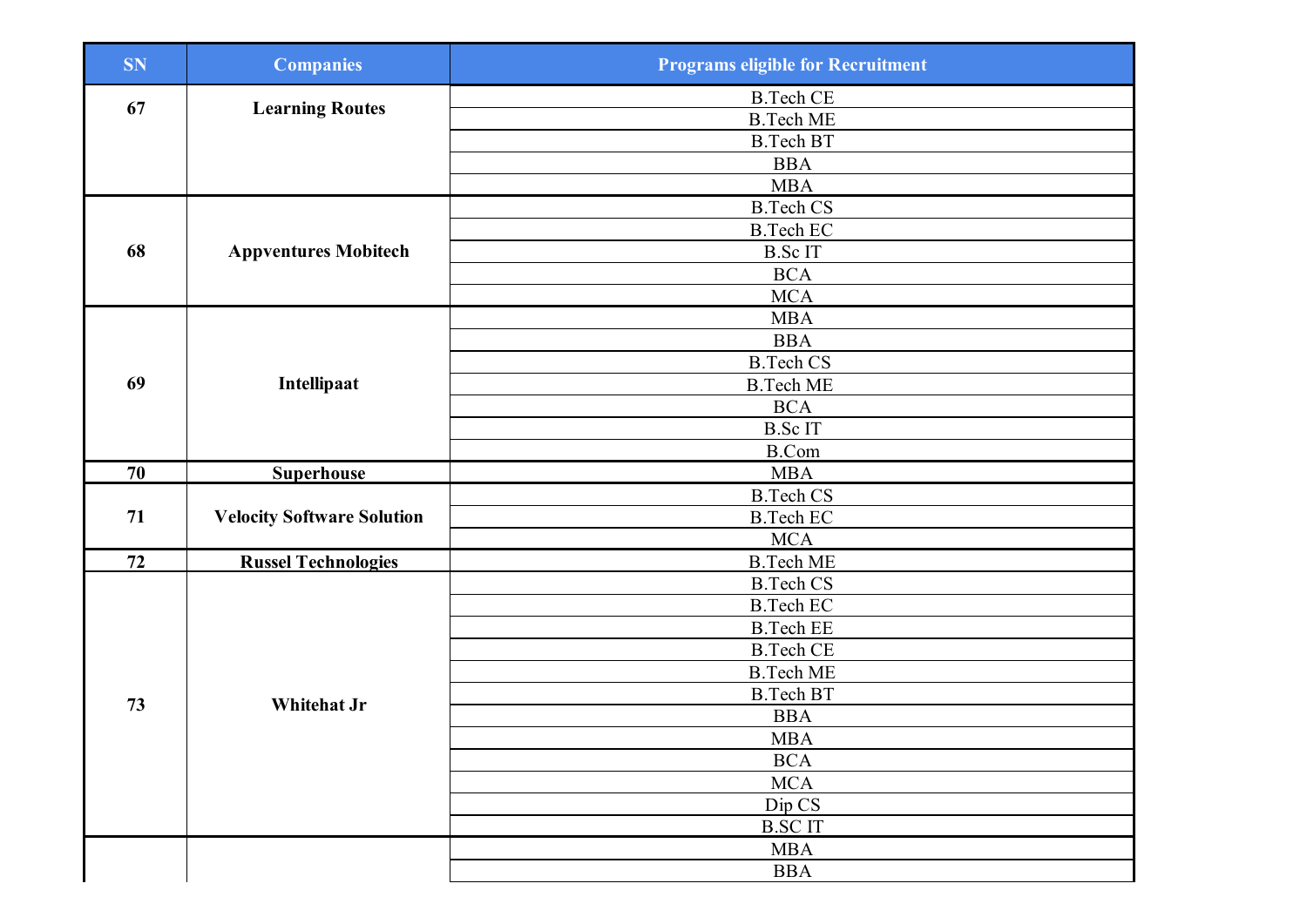| <b>SN</b> | <b>Companies</b>           | <b>Programs eligible for Recruitment</b> |
|-----------|----------------------------|------------------------------------------|
|           |                            | <b>B.SCIT</b>                            |
| 74        | <b>VBeyond Corporation</b> | <b>BCA</b>                               |
|           |                            | <b>MCA</b>                               |
|           |                            | <b>B.Tech CE</b>                         |
|           |                            | <b>BBA</b>                               |
|           |                            | <b>BCA</b>                               |
| 75        | Khimji Ramdas              | <b>B.SCIT</b>                            |
|           |                            | <b>B.Com</b>                             |
|           |                            | <b>BA</b>                                |
|           |                            | <b>B.Tech CS</b>                         |
|           |                            | <b>B.Tech EC</b>                         |
| 76        | <b>KPIT</b>                | <b>B.Tech EE</b>                         |
|           |                            | <b>BCA</b>                               |
|           |                            | B.Sc IT                                  |
|           |                            | Dip CS                                   |
|           | <b>Jagsonpal Pharma</b>    | <b>B.Sc BT</b>                           |
| 77        |                            | <b>B.Sc Chemistry</b>                    |
|           |                            | <b>B.Sc Physics</b>                      |
| 78        | <b>Century Global</b>      | Dip EE                                   |
| 79        | <b>Singsys</b>             | <b>B.Tech CS</b>                         |
|           |                            | <b>MCA</b>                               |
| 80        | <b>BEEAAR</b>              | <b>BBA</b>                               |
|           |                            | <b>MBA</b>                               |
| 81        | mswipe                     | <b>MBA</b>                               |
|           | <b>Sonata Finance</b>      | <b>BBA</b>                               |
| 82        |                            | MBA                                      |
|           |                            | <b>B.Com</b>                             |
|           |                            | <b>BA</b>                                |
|           |                            | <b>BCA</b>                               |
|           |                            | <b>B.Sc Chemistry</b>                    |
|           |                            | <b>B.ScIT</b>                            |
|           |                            | <b>B.Sc Physics</b>                      |
| 83        | <b>UpGrad</b>              | $\mathbf{BA}$                            |
|           |                            | B.Com                                    |
|           |                            | <b>BBA</b>                               |
|           |                            | <b>MCA</b>                               |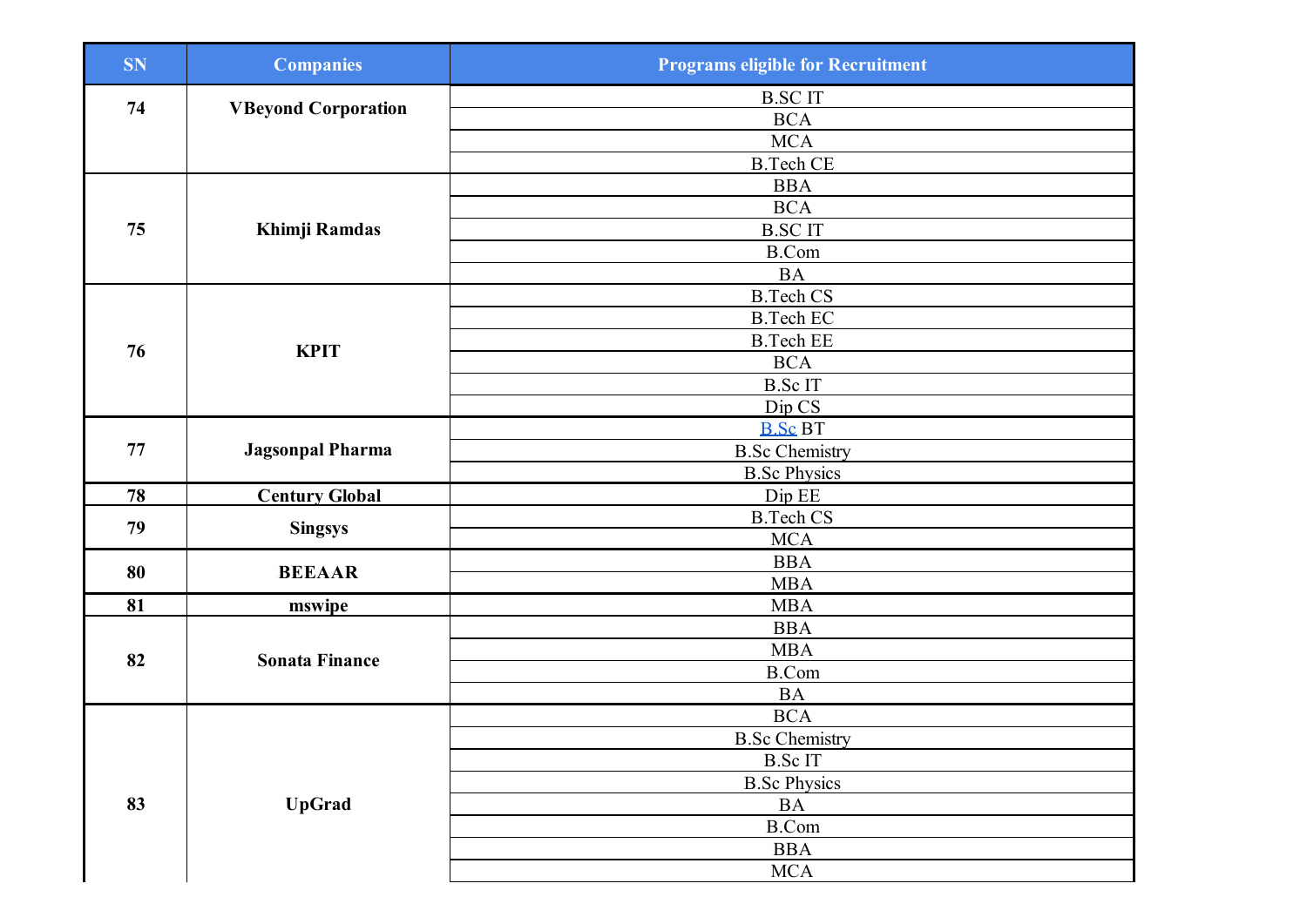| <b>SN</b> | <b>Companies</b>          | <b>Programs eligible for Recruitment</b> |
|-----------|---------------------------|------------------------------------------|
|           |                           | <b>MBA</b>                               |
| 84        | <b>Xceedance</b>          | <b>B.Tech CS</b>                         |
|           |                           | <b>MCA</b>                               |
| 85        | Net2Source                | <b>MBA HR</b>                            |
| 86        | Webkul Software Pvt. Ltd  | <b>B.Tech CS</b>                         |
|           |                           | <b>MCA</b>                               |
| 87        | <b>UP Patrika Digital</b> | <b>BAJMC</b>                             |
|           |                           | <b>MAJMC</b>                             |
|           |                           | <b>B.Tech CS</b>                         |
|           |                           | <b>B.Tech EC</b>                         |
|           |                           | <b>B.Tech EE</b>                         |
|           |                           | <b>B.Tech CE</b>                         |
| 88        | Certybox                  | <b>B.Tech ME</b>                         |
|           |                           | <b>B.Tech BT</b>                         |
|           |                           | <b>BBA</b>                               |
|           |                           | <b>BCA</b>                               |
|           |                           | <b>BA JMC</b>                            |
|           |                           | MA JMC                                   |
|           |                           | <b>B.Tech CS</b>                         |
|           |                           | <b>B.Tech EC</b>                         |
|           |                           | <b>BBA</b>                               |
| 89        | Coforge                   | <b>B.Com</b>                             |
|           |                           | <b>B.ScIT</b>                            |
|           |                           | $\rm BCA$                                |
|           |                           | <b>B.SC BT</b>                           |
|           |                           | $\operatorname{MBA}$                     |
| 90        | <b>Gyan Dairy</b>         | <b>B.Com</b>                             |
|           |                           | <b>BBA</b>                               |
| 91        | <b>TATA AIG</b>           | <b>MBA</b>                               |
|           |                           | <b>BCA</b>                               |
| 92        | Capgemini                 | <b>B.SCIT</b>                            |
|           |                           | <b>B.SC Maths</b>                        |
| 93        | <b>Citizen Voice</b>      | <b>BA JMC</b>                            |
|           |                           | MA JMC                                   |
|           |                           | <b>MCA</b>                               |
|           |                           | <b>B.Tech EC</b>                         |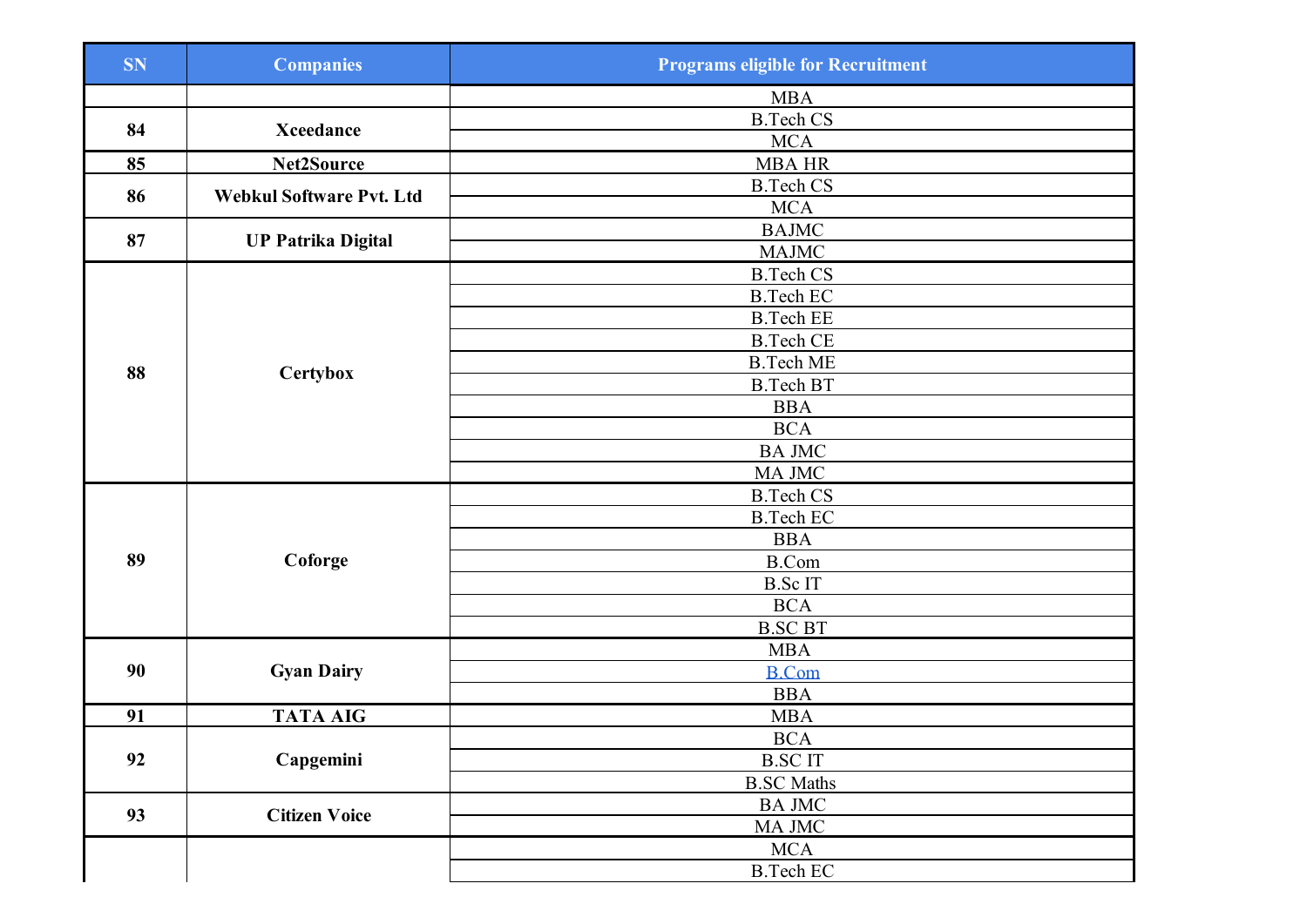| <b>SN</b>  | <b>Companies</b>            | <b>Programs eligible for Recruitment</b> |
|------------|-----------------------------|------------------------------------------|
|            |                             | <b>B.Tech EE</b>                         |
|            |                             | <b>B.Tech ME</b>                         |
| 94         | <b>Fluper Limited</b>       | <b>B.Tech CE</b>                         |
|            |                             | <b>B.Tech BT</b>                         |
|            |                             | <b>MBA</b>                               |
|            |                             | <b>BBA</b>                               |
| 95         |                             | <b>BBA</b>                               |
|            | <b>Anix System</b>          | <b>MBA</b>                               |
|            |                             | <b>B.Tech CS</b>                         |
|            |                             | <b>B.Tech EC</b>                         |
|            |                             | <b>B.Tech EE</b>                         |
|            |                             | <b>B.Tech CE</b>                         |
|            |                             | <b>B.Tech ME</b>                         |
| 96         | <b>Cloud Analogy</b>        | <b>B.Tech BT</b>                         |
|            |                             | <b>BBA</b>                               |
|            |                             | <b>BCA</b>                               |
|            |                             | <b>MBA</b>                               |
|            |                             | <b>MCA</b>                               |
| 97         | 99 Acre.com                 | <b>MBA</b>                               |
| 98         | <b>Arcad Software</b>       | <b>MCA</b>                               |
| 99         | <b>NS MATRIX</b>            | <b>MCA</b>                               |
|            |                             | <b>B.Tech CS</b>                         |
|            | <b>Appventures Mobitech</b> | <b>B.Tech EC</b>                         |
| 100        |                             | <b>B.ScIT</b>                            |
|            |                             | <b>BBA</b>                               |
|            |                             | <b>MCA</b>                               |
|            | <b>Velocity Software</b>    | <b>B.Tech CS</b>                         |
| 101        |                             | <b>B.Tech EC</b>                         |
|            |                             | <b>MCA</b>                               |
| <b>102</b> | <b>Swift Motors</b>         | <b>MBA</b>                               |
|            |                             | <b>B.TEch CS</b>                         |
| 103        | <b>Data Resolve</b>         | <b>B.Tech EC</b>                         |
|            |                             | <b>MCA</b>                               |
| <b>104</b> | <b>AWACP</b>                | <b>B.Tech ME</b>                         |
| 105        | Carvaan                     | <b>MBA</b>                               |
|            |                             | <b>B.Tech CS</b>                         |
|            |                             |                                          |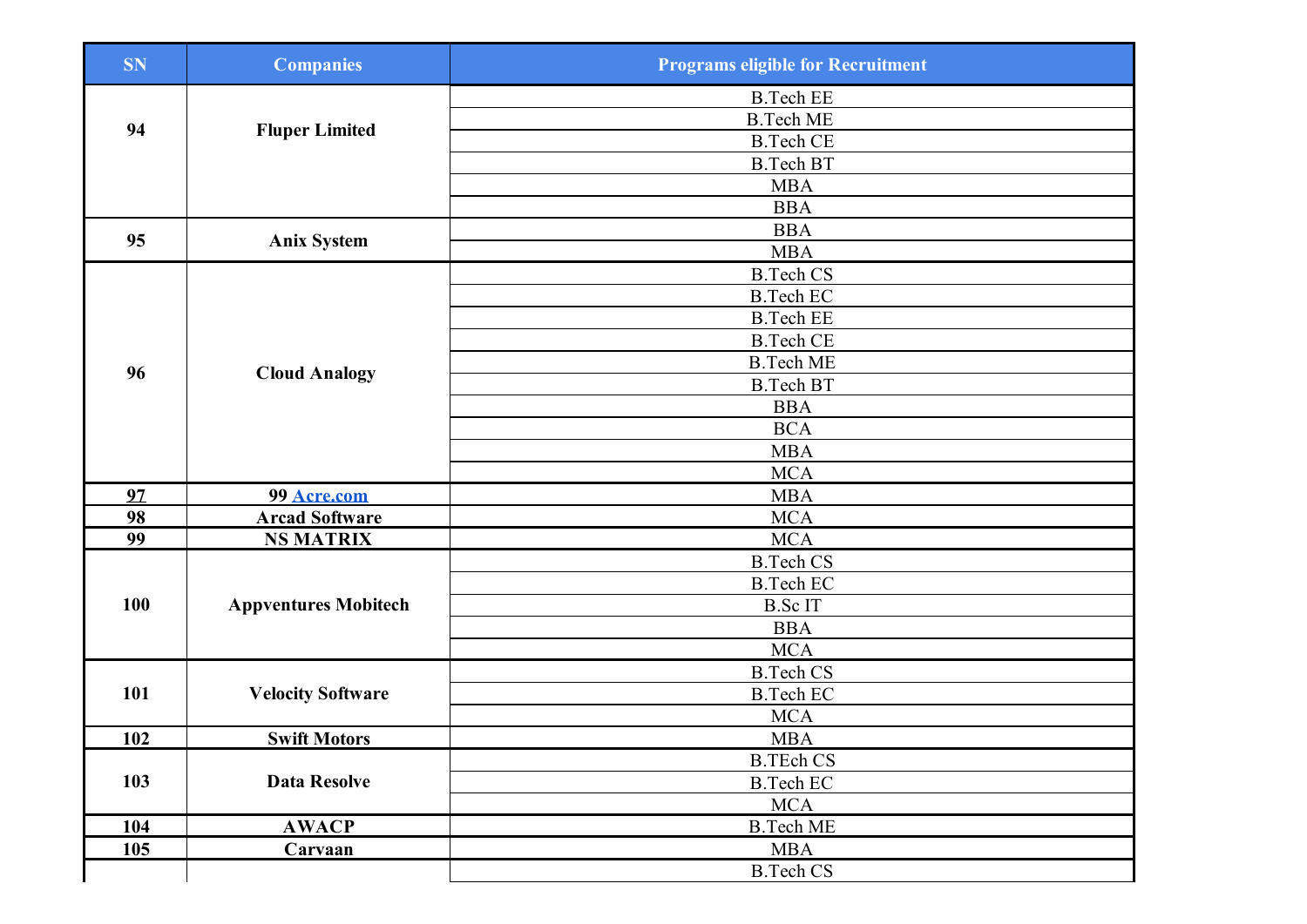| <b>SN</b>  | <b>Companies</b>          | <b>Programs eligible for Recruitment</b> |
|------------|---------------------------|------------------------------------------|
|            |                           | <b>B.Tech EC</b>                         |
|            |                           | <b>B.Tech EE</b>                         |
| 106        | <b>Zenus Group</b>        | <b>B.Tech CE</b>                         |
|            |                           | <b>B.Tech ME</b>                         |
|            |                           | <b>BCA</b>                               |
|            |                           | <b>MCA</b>                               |
|            |                           | <b>B.Tech CS</b>                         |
|            |                           | <b>B.Tech EC</b>                         |
|            |                           | <b>B.Tech EE</b>                         |
|            |                           | <b>B.Tech CE</b>                         |
| 107        | Fexle                     | <b>B.Tech ME</b>                         |
|            |                           | <b>B.Tech BT</b>                         |
|            |                           | <b>BCA</b>                               |
|            |                           | MCA                                      |
|            |                           | <b>B.Tech CS</b>                         |
| 108        | <b>Quere ETech</b>        | <b>BCA</b>                               |
|            |                           | <b>MCA</b>                               |
|            |                           | <b>MBA</b>                               |
|            |                           | <b>B.Tech EC</b>                         |
|            |                           | <b>B.Tech EE</b>                         |
| 109        | <b>Infihire</b>           | <b>B.Tech CE</b>                         |
|            |                           | <b>B.Tech ME</b>                         |
|            |                           | <b>B.Tech BT</b>                         |
|            | <b>Padmapat Engineers</b> | <b>B.Tech EC</b>                         |
|            |                           | <b>B.Tech EE</b>                         |
| 110        |                           | Diploma EE                               |
|            |                           | Diploma EC                               |
|            |                           | <b>B.Tech BT</b>                         |
|            |                           | D.Pharma                                 |
| 111        | <b>Chandan Healthcare</b> | <b>B.SC BT</b>                           |
|            |                           | <b>BBA</b>                               |
|            |                           | <b>MBA</b>                               |
| <b>112</b> | <b>Anglo Eastern</b>      | <b>B.Tech ME</b>                         |
|            |                           | Diploma ME                               |
| 113        | <b>Vikas Group</b>        | Diploma EE                               |
|            |                           | <b>B.Tech CS</b>                         |
|            |                           |                                          |
|            |                           |                                          |
|            |                           |                                          |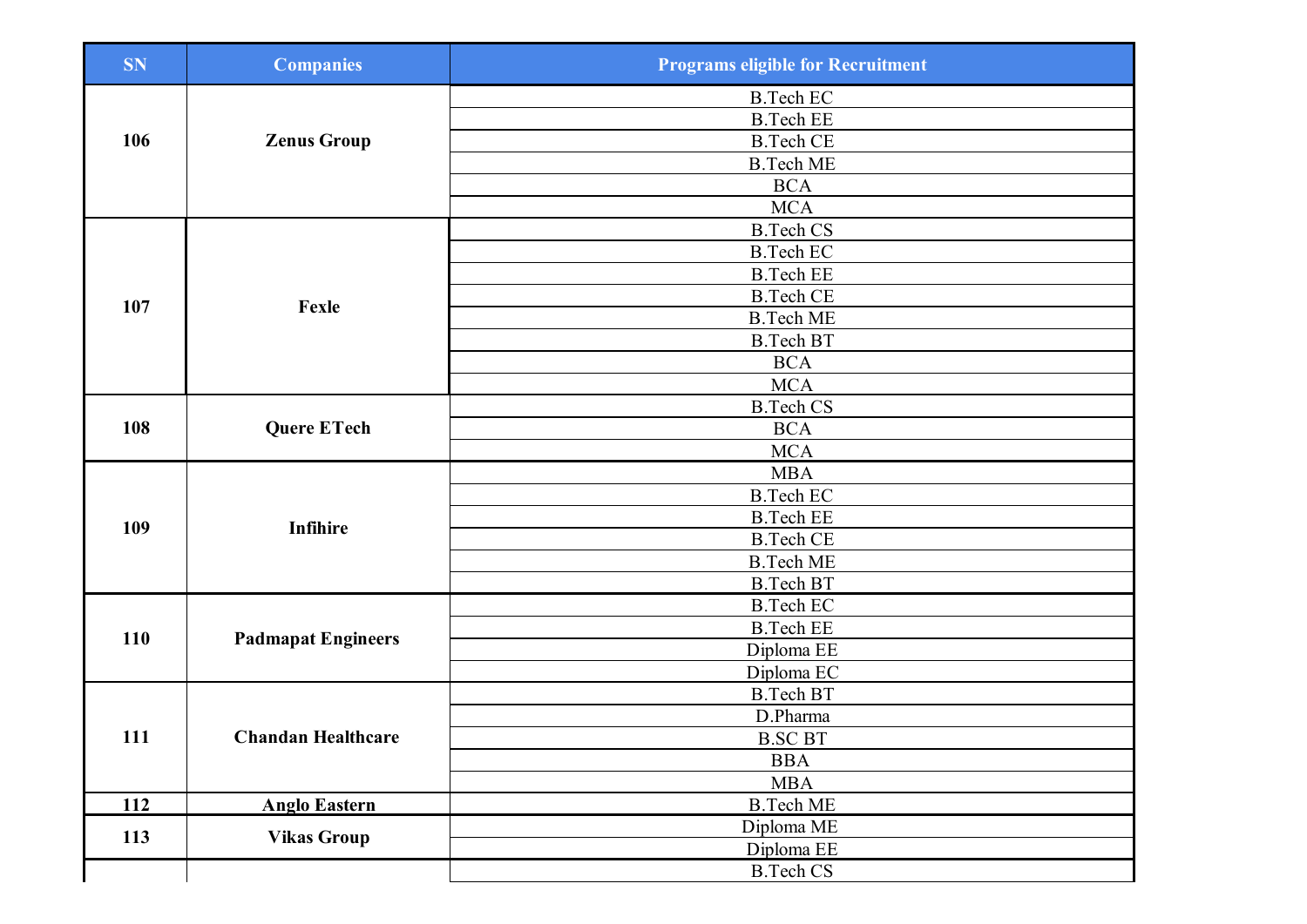| <b>SN</b> | <b>Companies</b>            | <b>Programs eligible for Recruitment</b> |
|-----------|-----------------------------|------------------------------------------|
|           |                             | <b>B.Tech EC</b>                         |
|           |                             | <b>B.Tech EE</b>                         |
| 114       | <b>Just Dial</b>            | <b>B.Tech CE</b>                         |
|           |                             | <b>B.Tech ME</b>                         |
|           |                             | <b>B.Tech BT</b>                         |
|           |                             | <b>BCA</b>                               |
| 115       | <b>MarrowMed</b>            | <b>BBA</b>                               |
|           |                             | <b>MBA</b> Mkt                           |
| 116       | Wabco                       | Diploma ME                               |
| 117       | <b>Thoughtworks</b>         | <b>B.Tech CS</b>                         |
|           |                             | <b>B.Tech EC</b>                         |
|           |                             | <b>B.Tech CS</b>                         |
|           |                             | <b>B.Tech EC</b>                         |
|           |                             | <b>B.Tech EE</b>                         |
| 118       | Capgemini                   | <b>B.Tech CE</b>                         |
|           |                             | <b>B.Tech ME</b>                         |
|           |                             | <b>B.Tech BT</b>                         |
|           |                             | <b>MCA</b>                               |
|           |                             | <b>BJMC</b>                              |
| 119       | <b>Socio Space</b>          | <b>MJMC</b>                              |
|           |                             | <b>BA</b>                                |
| 120       | <b>Metacube</b>             | <b>B.Tech CS</b>                         |
|           |                             | <b>B.Tech EC</b>                         |
| 121       | <b>Integrated Recources</b> | <b>B.Tech BT</b>                         |
|           |                             | <b>B.Sc BT</b>                           |
| 122       | <b>Killer Jeans</b>         | <b>MBA</b>                               |
|           |                             | <b>BBA</b>                               |
| 123       | <b>Databorough</b>          | <b>B.Tech CS</b>                         |
|           |                             | <b>B.Tech CS</b>                         |
|           |                             | <b>B.Tech EC</b>                         |
|           | <b>Airdit Software</b>      | <b>B.Tech EE</b>                         |
| 124       |                             | <b>B.Tech CE</b>                         |
|           |                             | <b>B.Tech ME</b>                         |
|           |                             | <b>B.Tech BT</b>                         |
|           |                             | <b>BCA</b>                               |
| 125       | Country Dolight             | <b>B.Tech CS</b>                         |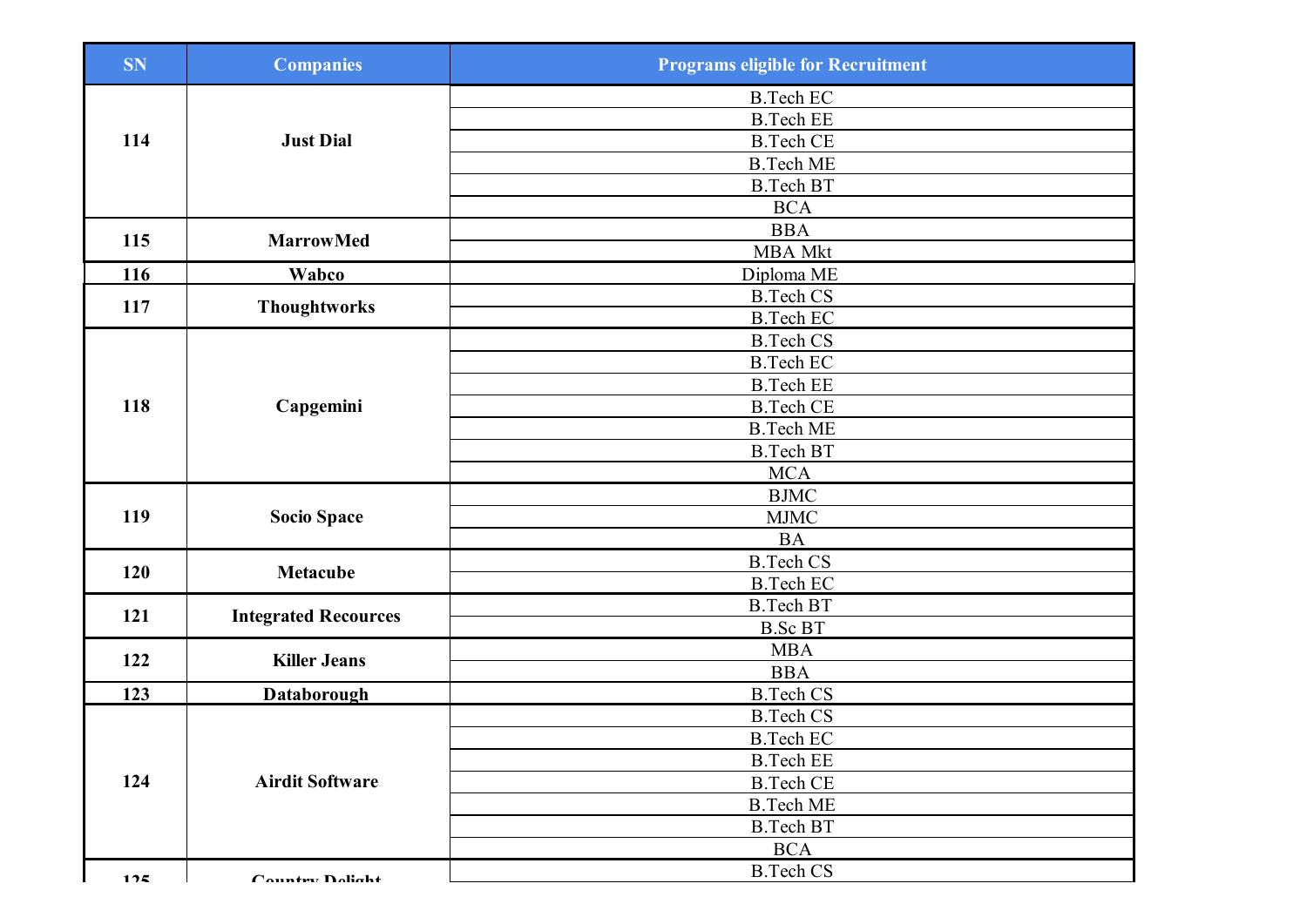| <b>SN</b> | <b>Companies</b>           | <b>Programs eligible for Recruitment</b> |
|-----------|----------------------------|------------------------------------------|
| 120       | <del>Country Dengitt</del> | <b>B.Tech EC</b>                         |
|           |                            | <b>B.Tech ME</b>                         |
| 126       | <b>JD</b> badve Group      | Diploma ME                               |
|           |                            | <b>B.Tech BT</b>                         |
|           | <b>Pneumo Care health</b>  | <b>B.Sc BT</b>                           |
| 127       |                            | <b>MBA</b>                               |
|           |                            | <b>BBA</b>                               |
|           |                            | <b>B.Tech BT</b>                         |
|           |                            | <b>B.Sc BT</b>                           |
| 128       | La Med                     | <b>B.SC FT</b>                           |
|           |                            | <b>MBA</b>                               |
|           |                            | <b>BBA</b>                               |
| 129       | <b>VVDN</b>                | <b>B.Tech CS</b>                         |
|           |                            | <b>B.Tech BT</b>                         |
| 130       | <b>Mehrotra Biotech</b>    | <b>B.Sc BT</b>                           |
|           |                            | <b>B.SC FT</b>                           |
| 131       | <b>Think Futuretech</b>    | <b>B.Tech CS</b>                         |
|           |                            | <b>MCA</b>                               |
|           |                            | <b>B.Tech CS</b>                         |
| 132       | <b>Evosys</b>              | <b>MCA</b>                               |
|           |                            | <b>MBA</b>                               |
| 133       | <b>The Ansy School</b>     | <b>B.Ed</b>                              |
| 134       | <b>Sigma Trade Wings</b>   | MBA-Mkt                                  |
|           |                            | MBA - Fin                                |
|           |                            | <b>BBA</b>                               |
|           |                            | <b>B</b> .com                            |
| 135       | <b>Exitel Broadband</b>    | <b>BA</b>                                |
|           |                            | <b>BCA</b>                               |
|           |                            | <b>B.ScIT</b>                            |
| 136       | <b>Axicom Consulting</b>   | <b>B.Tech CS</b>                         |
|           |                            | <b>B.Tech ME</b>                         |
|           |                            | <b>B.Tech CS</b>                         |
|           |                            | <b>B</b> .tech CE                        |
|           |                            | <b>B.tech EE</b>                         |
| 137       | Byju's                     | <b>B.Tech EC</b>                         |
|           |                            | <b>B.Tech BT</b>                         |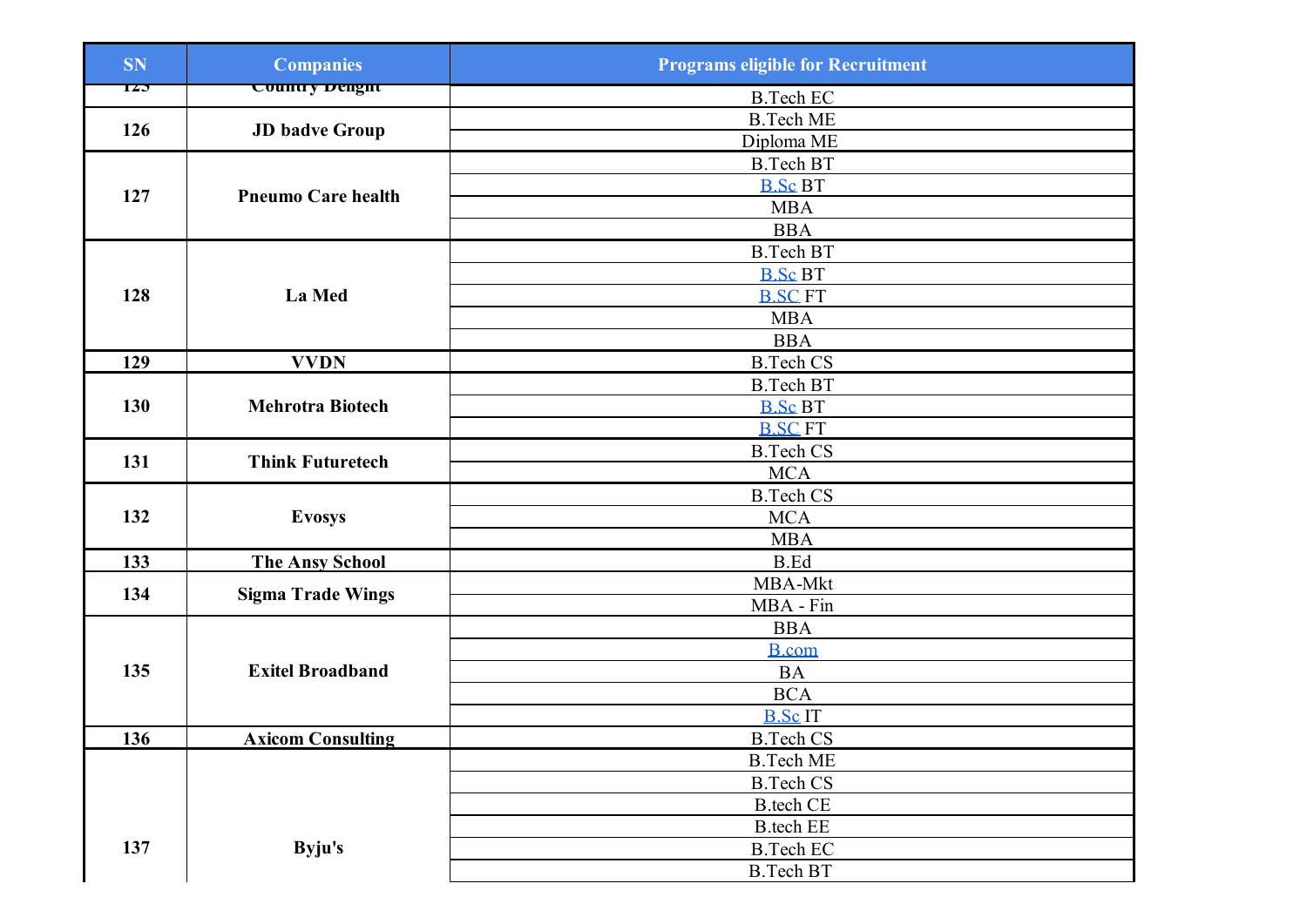| <b>SN</b>  | <b>Companies</b>          | <b>Programs eligible for Recruitment</b> |
|------------|---------------------------|------------------------------------------|
|            |                           | <b>B.Sc Maths</b>                        |
|            |                           | <b>BBA</b>                               |
|            |                           | <b>B.Sc Phy</b>                          |
|            |                           | <b>B.Com</b>                             |
|            |                           | <b>B.SC FT</b>                           |
| 138        | <b>RAFT</b>               | <b>B.SC BioTech</b>                      |
|            |                           | <b>BBA</b>                               |
|            |                           | <b>MBA</b>                               |
|            |                           | <b>B.Tech CS</b>                         |
|            |                           | <b>B.Tech EC</b>                         |
|            |                           | <b>B.Tech EE</b>                         |
|            |                           | <b>B.Tech CE</b>                         |
|            |                           | <b>B.Tech ME</b>                         |
| 139        | <b>Akestech</b>           | <b>B.Tech BT</b>                         |
|            |                           | <b>BBA</b>                               |
|            |                           | <b>BCA</b>                               |
|            |                           | <b>MCA</b>                               |
|            |                           | $\operatorname{BJMC}$                    |
|            |                           | <b>MJMC</b>                              |
|            |                           | <b>B.Tech CS</b>                         |
| 140        | <b>Dot Squares</b>        | <b>B.Tech EC</b>                         |
|            |                           | <b>MCA</b>                               |
| 141        | <b>Benzara E-Commerce</b> | <b>MBA</b>                               |
| 142        | <b>WFX</b>                | <b>B.Tech CS</b>                         |
|            | On-graph                  | <b>B.Tech CS</b>                         |
|            |                           | <b>B.Tech EC</b>                         |
|            |                           | <b>B.Tech EE</b>                         |
| 143        |                           | <b>B.Tech CE</b>                         |
|            |                           | <b>B.Tech ME</b>                         |
|            |                           | <b>MCA</b>                               |
| <b>144</b> | <b>SBI Gen Insurance</b>  | <b>MBA</b> - Marketing                   |
|            |                           | <b>B.Tech CS</b>                         |
|            | Kratni Tech               | <b>B.Tech EC</b>                         |
| 145        |                           | <b>B.Tech EE</b>                         |
|            |                           | <b>MCA</b>                               |
|            |                           | <b>BBA</b>                               |
|            |                           |                                          |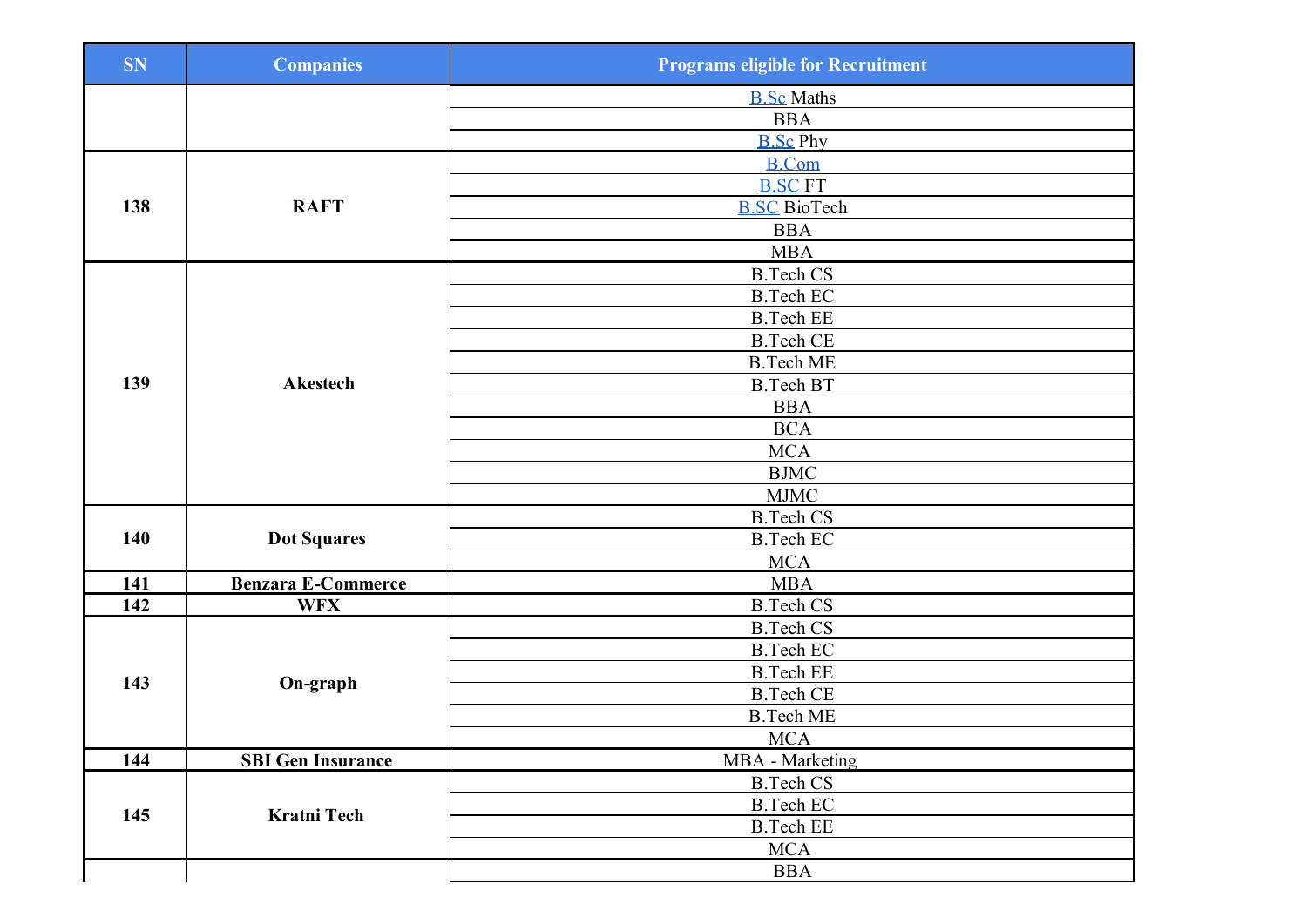| <b>SN</b>  | <b>Companies</b>         | <b>Programs eligible for Recruitment</b> |
|------------|--------------------------|------------------------------------------|
| 146        | Sukh Samridhi            | $\rm BCA$                                |
|            |                          | <b>B.SCIT</b>                            |
|            |                          | <b>MBA</b>                               |
| <u>147</u> | <b>Whyjer.com</b>        | <b>BBA</b>                               |
|            |                          | <b>MBA</b>                               |
|            |                          | <b>BBA</b>                               |
|            |                          | <b>MBA</b>                               |
| 148        | Learningshala            | <b>BA</b>                                |
|            |                          | <b>BCA</b>                               |
|            |                          | <b>B.SCIT</b>                            |
|            |                          | Diploma <sub>CS</sub>                    |
|            |                          | <b>B.Tech CS</b>                         |
| 149        | Squareboat               | <b>MCA</b>                               |
|            |                          | <b>BCA</b>                               |
|            |                          | <b>B.SCIT</b>                            |
|            |                          | <b>BBA</b>                               |
|            |                          | $\rm BCA$                                |
|            | <b>Seeds Fincap</b>      | <b>B.SCIT</b>                            |
| 150        |                          | <b>B.SC BT</b>                           |
|            |                          | <b>B.Sc Phy</b>                          |
|            |                          | <b>B.SC</b> Chem                         |
|            |                          | <b>B.SC Maths</b>                        |
|            |                          | <b>MBA</b>                               |
|            | <b>Pratham Education</b> | <b>BBA</b>                               |
|            |                          | <b>BCA</b>                               |
| 151        |                          | $\rm BA$                                 |
|            |                          | <b>MBA</b>                               |
|            |                          | <b>MSW</b>                               |
|            |                          | <b>B.Tech CS</b>                         |
|            |                          | <b>B.Tech EC</b>                         |
| 152        | <b>Bright Champs</b>     | <b>B.Tech EE</b>                         |
|            |                          | <b>BCA</b>                               |
|            |                          | <b>MCA</b>                               |
|            |                          | <b>B.SCIT</b>                            |
|            |                          | <b>B.Tech EE</b>                         |
| 153        | <b>Manikaran Power</b>   | <b>B.Tech EC</b>                         |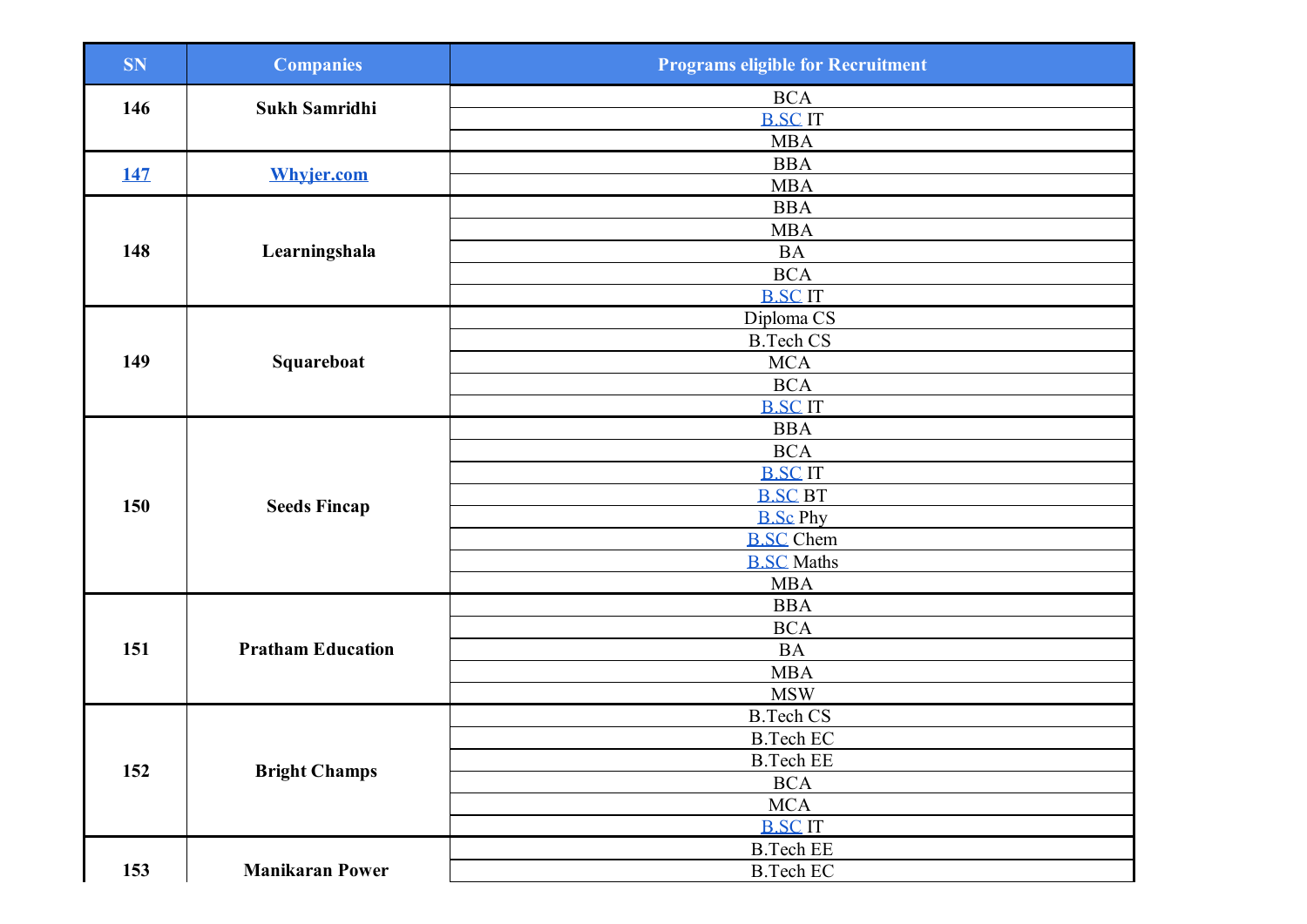| <b>SN</b>  | <b>Companies</b>         | <b>Programs eligible for Recruitment</b> |
|------------|--------------------------|------------------------------------------|
|            |                          | <b>MBA Mkt</b>                           |
|            |                          | <b>B.Tech CS</b>                         |
|            | <b>Grofers</b>           | <b>B.Tech EC</b>                         |
| 154        |                          | <b>B.tech EE</b>                         |
|            |                          | <b>B.Tech CE</b>                         |
|            |                          | <b>B.tech ME</b>                         |
|            |                          | <b>B.Tech BT</b>                         |
|            |                          | <b>B.tech CS</b>                         |
| 155        | <b>Josh Technologies</b> | <b>B</b> .tech EC                        |
|            |                          | <b>MCA</b>                               |
|            |                          | <b>B.Tech BT</b>                         |
| 156        | <b>Pulsus HealthTech</b> | <b>B.SC BT</b>                           |
|            |                          | M.Sc BT                                  |
|            |                          | <b>B.Tech CS</b>                         |
| 157        | <b>Deskera</b>           | <b>BBA</b>                               |
|            |                          | <b>MBA</b>                               |
| 158        | <b>IFM Fincoach</b>      | <b>MBA</b>                               |
| 159        | <b>Space D Building</b>  | <b>B.Tech CE</b>                         |
|            |                          | <b>B.Tech CS</b>                         |
|            |                          | <b>B.Tech EC</b>                         |
|            |                          | <b>B.tech EE</b>                         |
| 160        | <b>Practo</b>            | <b>B.Tech CE</b>                         |
|            |                          | <b>B.tech ME</b>                         |
|            |                          | <b>B.Tech BT</b>                         |
|            |                          | <b>MBA</b>                               |
| 161        | <b>Nissan</b>            | <b>B.Tech CS</b>                         |
|            |                          | <b>B.Tech EC</b>                         |
| 162        |                          | <b>B.Tech CS</b>                         |
|            | Swajal                   | <b>B.Tech EC</b>                         |
| <b>163</b> | <b>BL</b> Kashyap        | <b>B.Tech CE</b>                         |
| 164        | <b>Exicom</b>            | <b>B.Tech EE</b>                         |
|            |                          | <b>B.Tech EC</b>                         |
| 165        | Apave                    | Diploma ME                               |
| 166        | Zyoin                    | <b>MBA</b>                               |
|            |                          | <b>BBA</b>                               |
|            |                          | <b>BCA</b>                               |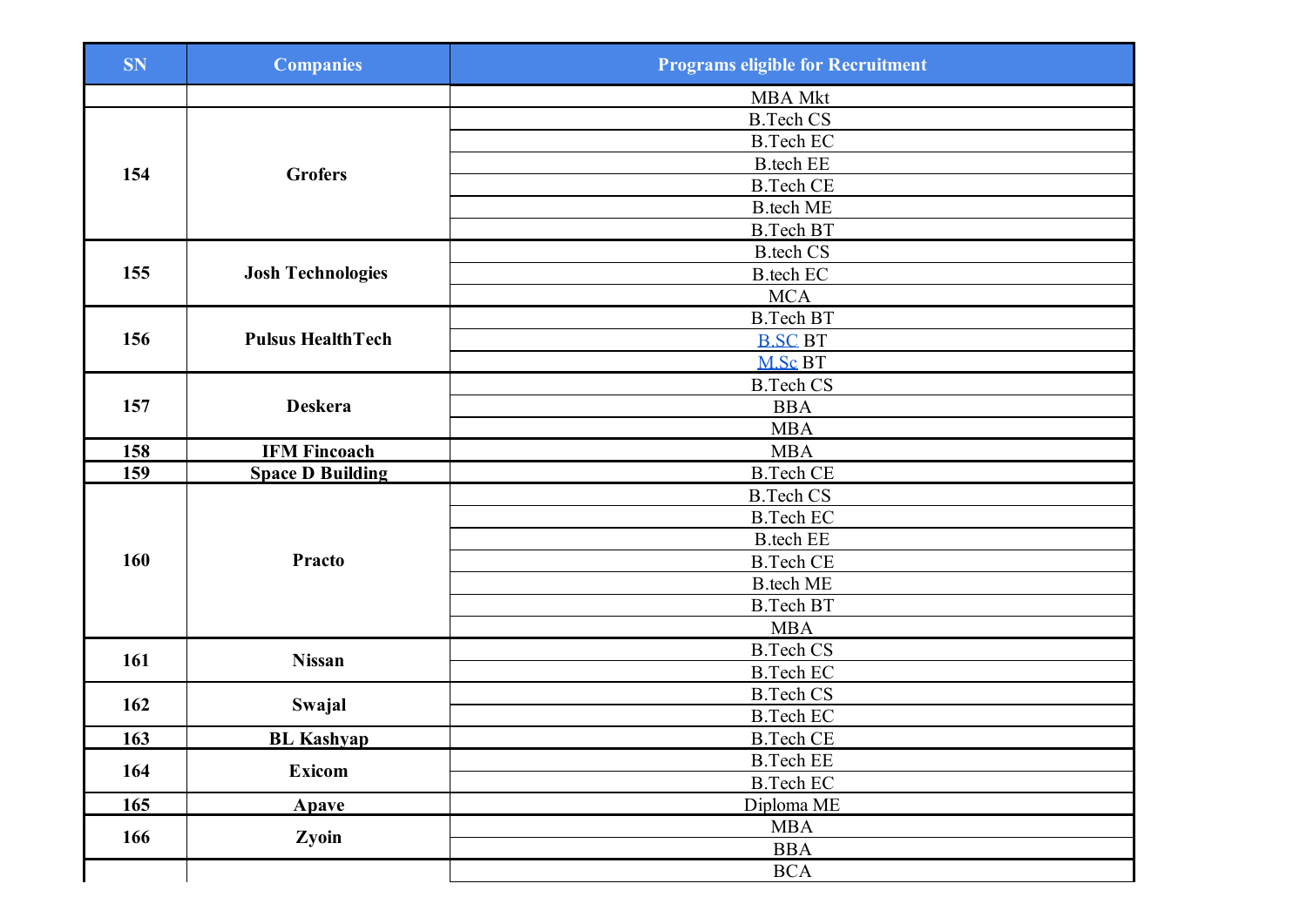| <b>SN</b> | <b>Companies</b>              | <b>Programs eligible for Recruitment</b> |
|-----------|-------------------------------|------------------------------------------|
| 167       | <b>Skolar</b>                 | <b>MBA</b>                               |
|           |                               | <b>BA</b> - English                      |
|           |                               | <b>B.Tech CS</b>                         |
|           |                               | <b>B.Tech EC</b>                         |
|           |                               | <b>B</b> .tech EE                        |
|           |                               | <b>B.Tech CE</b>                         |
| 168       | <b>Thakur Publication</b>     | <b>B.tech ME</b>                         |
|           |                               | <b>B.Tech BT</b>                         |
|           |                               | <b>MBA</b>                               |
|           |                               | <b>BBA</b>                               |
|           |                               | <b>B.Com</b>                             |
| 169       | <b>Indo Farm Equipment</b>    | Diploma ME                               |
| 170       | <b>1 Stop Vendor Solution</b> | <b>B.Tech CS</b>                         |
| 173       | <b>Medecho Limited</b>        | <b>BBA</b>                               |
|           |                               | <b>MBA</b>                               |
| 174       | <b>Regalo Kitchen</b>         | <b>B.Tech CE</b>                         |
|           |                               | <b>B.Tech ME</b>                         |
|           |                               | <b>B.Tech CS</b>                         |
|           | <b>InnosTax</b>               | <b>B.Tech EC</b>                         |
| 175       |                               | <b>BCA</b>                               |
|           |                               | <b>MCA</b>                               |
|           |                               | <b>B.SCIT</b>                            |
| 176       | <b>Daikin</b>                 | <b>B.Tech ME</b>                         |
|           | <b>A1 Fence</b>               | <b>B.Tech CE</b>                         |
| 177       |                               | <b>B.Tech EE</b>                         |
|           |                               | <b>B.Tech ME</b>                         |
| 178       | <b>Fever FM</b>               | <b>MBA</b>                               |
| 180       | Zenoti                        | <b>B.Tech CS</b>                         |
|           |                               | Diploma ME                               |
| 181       | <b>KP Reliable</b>            | Diploma EE                               |
|           |                               | <b>B.Tech ME</b>                         |
| 182       | mFilterit                     | <b>B.Tech CS</b>                         |
|           |                               | <b>BBA</b>                               |
| 183       | <b>JD Badve Group</b>         | Diploma ME                               |
|           |                               | Diploma EE                               |
| 104       | <b>ADA</b> Imnov              | <b>MBA</b>                               |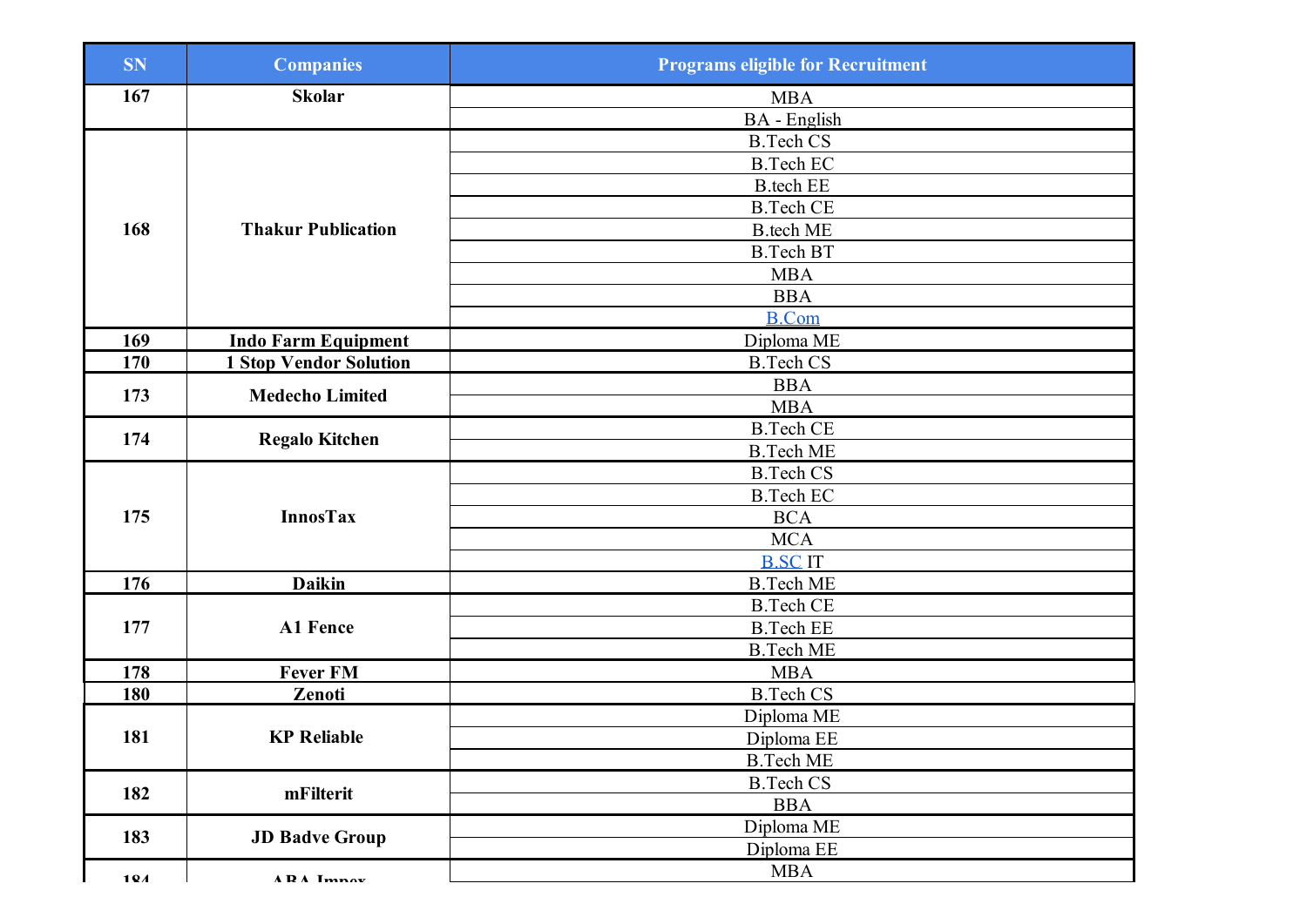| <b>SN</b> | <b>Companies</b>           | <b>Programs eligible for Recruitment</b> |
|-----------|----------------------------|------------------------------------------|
| 104       | ADA HIIPEX                 | <b>BBA</b>                               |
|           |                            | <b>BA-JMC</b>                            |
| 185       | TTN24                      | MA-JMC                                   |
| 186       | <b>Jindal Software</b>     | Diploma CS                               |
| 187       | <b>Jamison Solutions</b>   | <b>MBA</b>                               |
| 188       |                            | <b>MBA</b>                               |
|           | <b>Jeep Car Showroom</b>   | <b>BBA</b>                               |
| 189       | Jogai handcraft            | <b>MBA</b>                               |
| 190       | <b>DXC</b> Technologies    | Diploma CS                               |
|           |                            | Diploma EC                               |
| 191       | <b>Bajaj Auto</b>          | Diploma ME                               |
| 192       | <b>Vodafone Idea</b>       | <b>MBA</b>                               |
| 193       | <b>Xplorabox</b>           | <b>MBA</b>                               |
|           |                            | <b>BBA</b>                               |
| 194       | <b>XL Recruiters</b>       | <b>MBA HR</b>                            |
|           |                            | <b>B.Tech ME</b>                         |
| 195       | <b>Amazon Control Tech</b> | <b>B.Tech EE</b>                         |
|           |                            | <b>B.Tech EC</b>                         |
|           |                            | <b>B.Tech EC</b>                         |
| 196       | <b>Newgen Software</b>     | <b>B.Tech EE</b>                         |
|           |                            | <b>B.Tech CE</b>                         |
|           |                            | <b>B.Tech ME</b>                         |
|           |                            | <b>MBA</b>                               |
|           | <b>Geetanajli Homes</b>    | <b>BBA</b>                               |
|           |                            | <b>B.COM</b>                             |
| 197       |                            | Diploma CE                               |
|           |                            | <b>B.Tech CE</b>                         |
|           |                            | <b>B.Tech ME</b>                         |
|           |                            | <b>B.Tech EE</b>                         |
|           |                            | <b>B.Tech EC</b>                         |
|           |                            | <b>MBA</b>                               |
|           |                            | <b>B.Tech EE</b>                         |
| 198       | <b>Lucent Technologies</b> | <b>BCA</b>                               |
|           |                            | Diploma EE                               |
|           |                            | Diploma CE                               |
|           |                            | <b>BBA</b>                               |
|           |                            |                                          |
|           |                            |                                          |
|           |                            |                                          |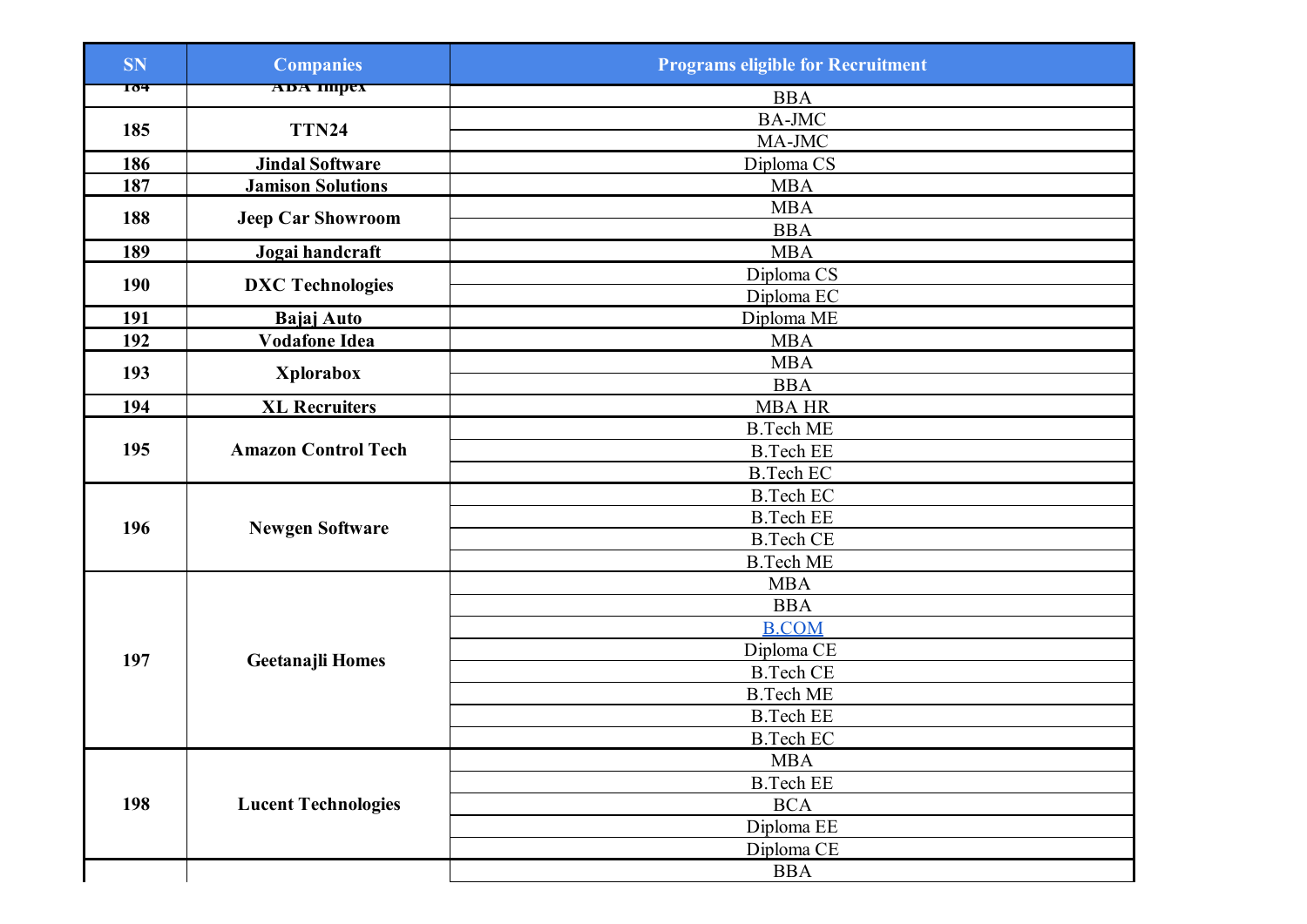| <b>SN</b> | <b>Companies</b>            | <b>Programs eligible for Recruitment</b> |
|-----------|-----------------------------|------------------------------------------|
| 199       |                             | <b>BCA</b>                               |
|           |                             | <b>B.Com</b>                             |
|           |                             | Diploma CE                               |
|           | Teknavigator                | Diploma CS                               |
|           |                             | Diploma EC                               |
|           |                             | Diploma EE                               |
|           |                             | Diploma ME                               |
| 200       | <b>Alliant Group</b>        | <b>MBA</b> Fin                           |
|           |                             | <b>B.Tech CS</b>                         |
|           |                             | <b>B.Tech EE</b>                         |
|           |                             | <b>B.Tech EC</b>                         |
| 201       | <b>Knocial India</b>        | <b>B.Tech ME</b>                         |
|           |                             | Diploma CS                               |
|           |                             | <b>BCA</b>                               |
|           |                             | <b>MCA</b>                               |
| 202       | Forbes & Co.                | <b>B.Tech ME</b>                         |
|           |                             | <b>B.Tech CS</b>                         |
|           |                             | <b>B.Tech EC</b>                         |
| 203       | <b>Sandhar Technologies</b> | <b>B.Tech ME</b>                         |
|           |                             | <b>B.Tech EE</b>                         |
|           |                             | <b>MBA</b> Mkt                           |
|           | <b>Enoble IP Solutions</b>  | <b>MCA</b>                               |
|           |                             | <b>B.Tech CS</b>                         |
| 205       |                             | <b>B.Tech EC</b>                         |
|           |                             | <b>B.Tech EE</b>                         |
|           |                             | <b>B.Tech ME</b>                         |
|           |                             | <b>B.Tech CS</b>                         |
|           |                             | <b>B.Tech ME</b>                         |
|           | <b>Taxtron</b>              | <b>B.Tech EE</b>                         |
| 206       |                             | <b>B.Tech EC</b>                         |
|           |                             | Diploma ME                               |
|           |                             | Diploma EE                               |
|           |                             | Diploma EC                               |
| 207       | <b>Force Motors</b>         | Diploma ME                               |
|           |                             | Diploma EE                               |
| 208       | <b>Indo MIM</b>             | <b>B.Tech ME</b>                         |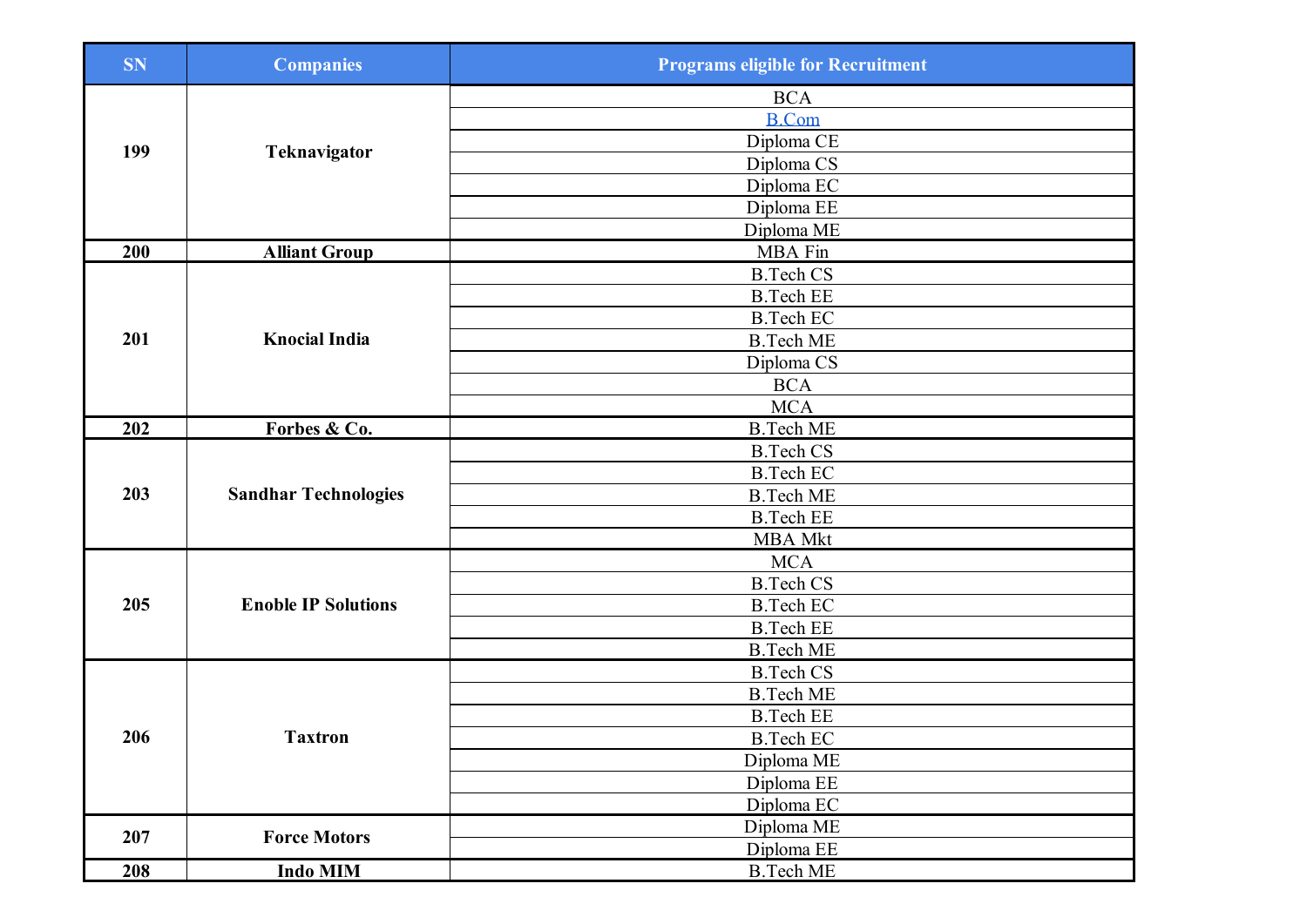| <b>SN</b> | <b>Companies</b>                 | <b>Programs eligible for Recruitment</b> |
|-----------|----------------------------------|------------------------------------------|
| 209       |                                  | <b>B.Tech EE</b>                         |
|           |                                  | <b>B.Tech EC</b>                         |
|           | <b>Indus Towers</b>              | <b>B.Tech CE</b>                         |
|           |                                  | <b>B.Tech ME</b>                         |
|           |                                  | <b>BBA</b>                               |
| 210       | <b>Teachnook</b>                 | <b>BCA</b>                               |
|           |                                  | <b>B.ScIT</b>                            |
| 211       | <b>JTEKT</b>                     | Diploma ME                               |
|           |                                  | Diploma EE                               |
| 212       | <b>Rudraksh Ceramic</b>          | <b>MBA Mkt</b>                           |
| 213       | <b>Raysted Infotech</b>          | <b>B.Tech CS</b>                         |
|           |                                  | <b>MBA</b>                               |
| 214       | <b>Shri Balaji Constructions</b> | <b>B.Tech CS</b>                         |
|           |                                  | <b>B.Tech CE</b>                         |
| 215       | <b>Bhawan Cybertek</b>           | <b>B.Tech CS</b>                         |
|           |                                  | <b>B.Tech EC</b>                         |
|           |                                  | <b>BCA</b>                               |
|           |                                  | <b>MCA</b>                               |
|           |                                  | <b>B.ScIT</b>                            |
| 216       | <b>Unthinkable Solutions</b>     | Diploma CS                               |
|           |                                  | <b>B.Tech CS</b>                         |
|           |                                  | <b>B.Tech ME</b>                         |
|           |                                  | <b>B.Tech EE</b>                         |
|           |                                  | <b>B.Tech EC</b>                         |
|           | <b>Xploit Xperts</b>             | <b>B.Tech CS</b>                         |
|           |                                  | <b>B.Tech EC</b>                         |
| 216       |                                  | $\rm BCA$                                |
|           |                                  | <b>B.SCIT</b>                            |
|           |                                  | <b>BBA</b>                               |
|           |                                  | <b>MBA</b>                               |
| 217       |                                  | <b>B.Tech CS</b>                         |
|           | <b>Aloha Tech</b>                | <b>B.Tech EC</b>                         |
|           |                                  | <b>MCA</b>                               |
|           | <b>Star Health</b>               | <b>MBA</b>                               |
| 218       |                                  | <b>BBA</b>                               |
|           |                                  | <b>B.Com</b>                             |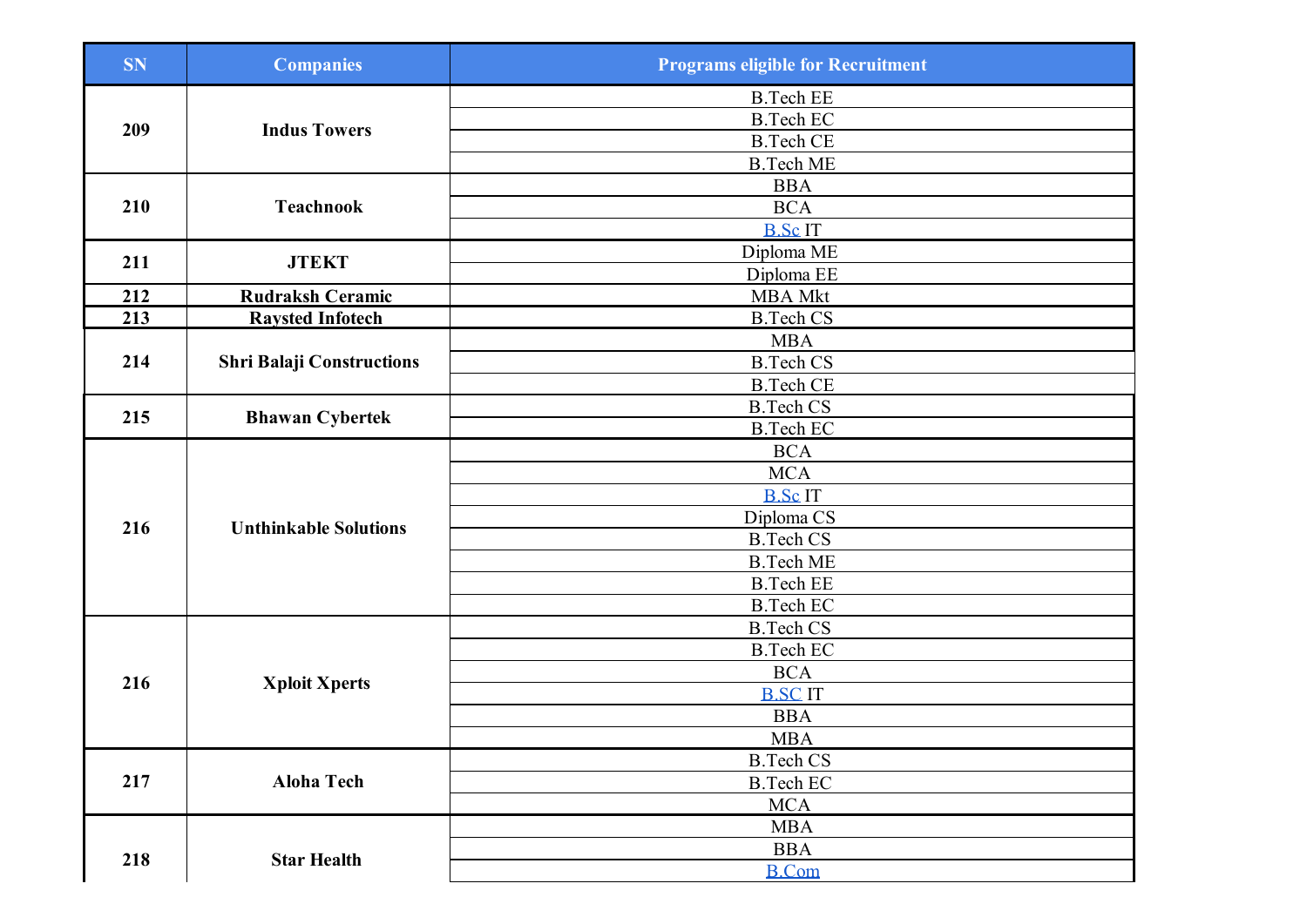| <b>SN</b> | <b>Companies</b>          | <b>Programs eligible for Recruitment</b> |
|-----------|---------------------------|------------------------------------------|
|           |                           | <b>MSW</b>                               |
| 219       |                           | <b>B.Tech CS</b>                         |
|           |                           | <b>B.Tech EC</b>                         |
|           | <b>CVent</b>              | <b>B.Tech EE</b>                         |
|           |                           | <b>B.Tech CE</b>                         |
|           |                           | <b>B.Tech ME</b>                         |
| 220       |                           | <b>B.Tech CS</b>                         |
|           | <b>CRDT Technologies</b>  | <b>B.Tech EC</b>                         |
|           |                           | <b>B.Com</b>                             |
| 221       | Innodata                  | M.Com                                    |
|           |                           | MBA Fin                                  |
|           |                           | <b>B.Tech CS</b>                         |
| 222       | <b>Abhiwan Tech</b>       | <b>BCA</b>                               |
|           |                           | <b>B.SC IT</b>                           |
|           |                           | <b>MCA</b>                               |
|           |                           | <b>B.Tech ME</b>                         |
|           |                           | <b>B.Tech EC</b>                         |
| 223       | <b>Seacant</b>            | MBA-Fin                                  |
|           |                           | <b>B.SC Phy</b>                          |
|           |                           | <b>B.Sc Maths</b>                        |
|           | Prograd                   | <b>B.Tech CS</b>                         |
|           |                           | <b>B.Tech EC</b>                         |
|           |                           | <b>B.Tech EE</b>                         |
| 224       |                           | <b>B.Tech CE</b>                         |
|           |                           | <b>B.Tech ME</b>                         |
|           |                           | MBA - Fin                                |
|           |                           | <b>B.Sc</b>                              |
|           |                           | <b>B.Tech EC</b>                         |
| 225       |                           | <b>B.Tech EE</b>                         |
|           |                           | <b>B.Tech CE</b>                         |
|           | <b>BU Skills</b>          | <b>B.Tech ME</b>                         |
|           |                           | <b>BBA</b>                               |
|           |                           | <b>B.Com</b>                             |
|           |                           | <b>MBA</b>                               |
|           | <b>Phronesis Partners</b> | <b>BA-JMC</b>                            |
| 226       |                           | MA-JMC                                   |